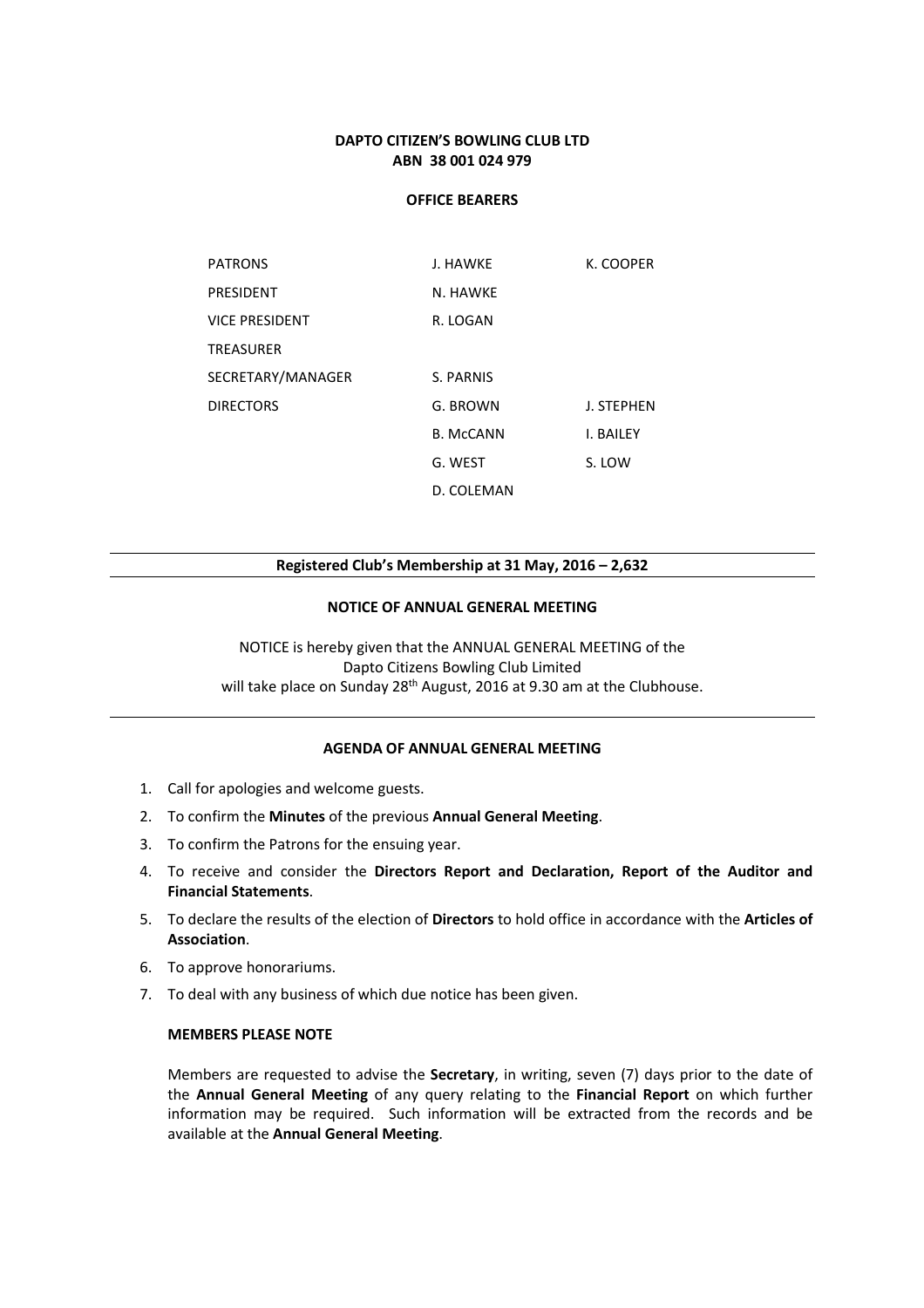ABN: 38 001 024 979

**Financial Statements** 

For the Year Ended 31 May 2016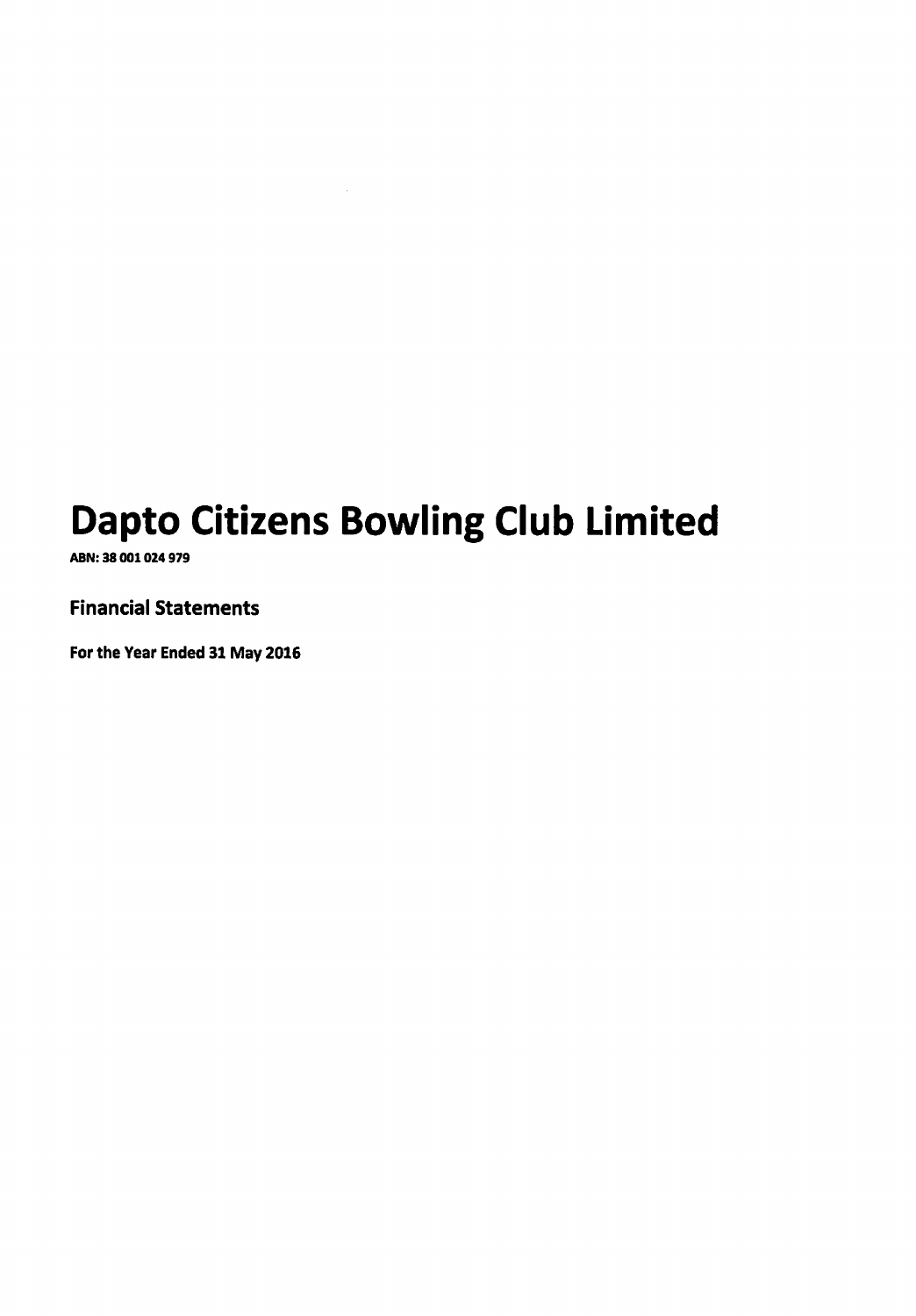ABN: 38 001 024 979

**Financial Statements** 

For the year ended 31 May 2016

 $\hat{\mathcal{A}}$ 

**Contents** 

Page

| <b>President's Report</b>                                  |    |
|------------------------------------------------------------|----|
| <b>Secretary Manager's Report</b>                          | 2  |
| <b>Directors' Report</b>                                   | 3  |
| <b>Auditor's Independence Declaration</b>                  | 6  |
| Statement of Profit or Loss and Other Comprehensive Income | 7  |
| <b>Balance Sheet</b>                                       | 8  |
| <b>Statement of Changes in Equity</b>                      | 9  |
| <b>Statement of Cash Flows</b>                             | 10 |
| <b>Notes to the Financial Statements</b>                   | 11 |
| <b>Directors' Declaration</b>                              | 28 |
| Independent Audit Report                                   | 29 |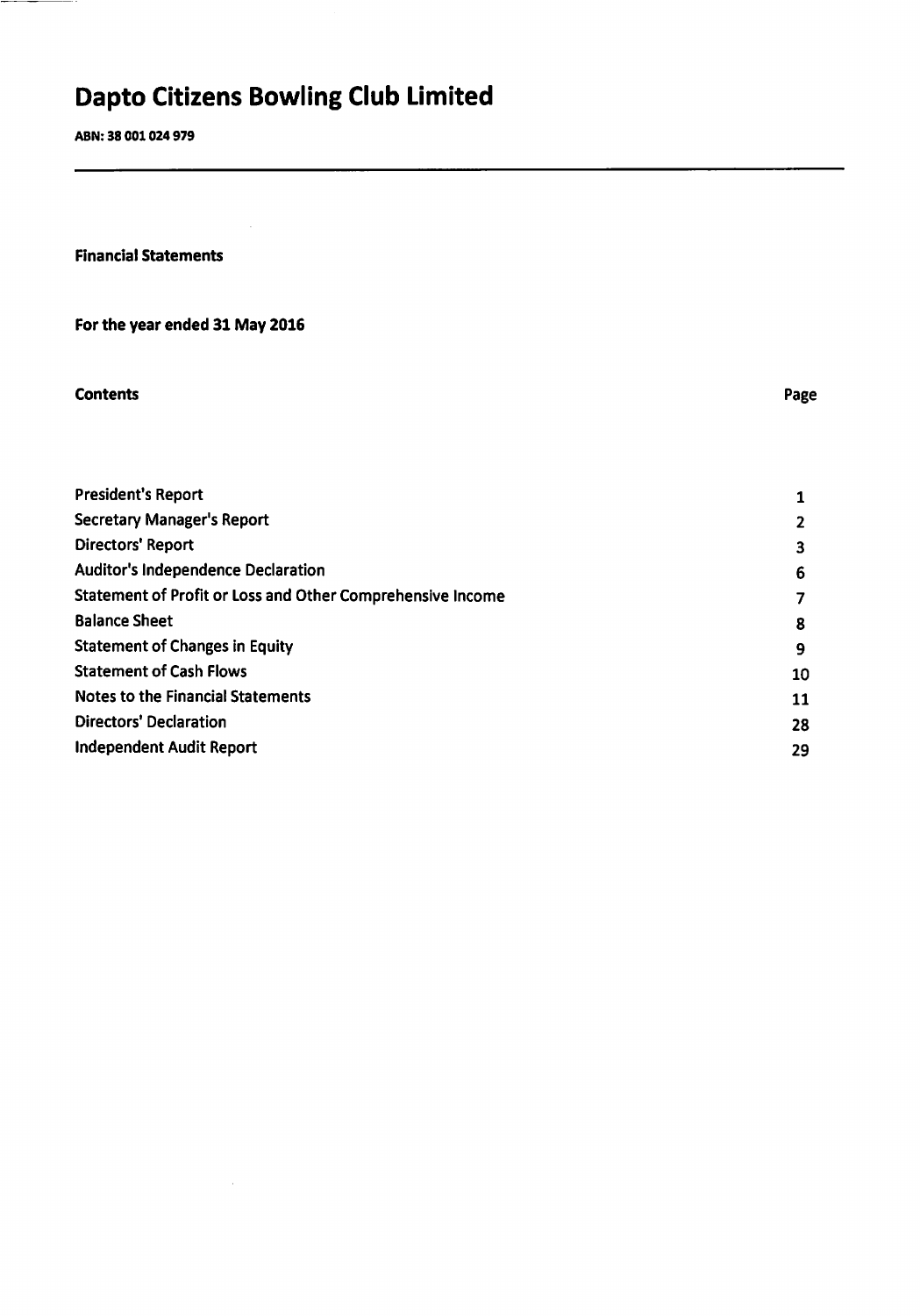ABN: 38 001 024 979

#### **President's Report**

#### **To all Members**

I would like to report on the progress of the Club for the period 2015-2016. We are proud to report a profit of \$515,223.

I'd like to say congratulations and thank you to our Secretary/Manager Shaun Parnis, you have done an excellent job in running the club and for the second consecutive year have helped the club make a profit of over \$500k, another big year Shaun, well done.

I'd also like to take this opportunity to say a big thank you to all staff including administration, bar and courtesy bus drivers for all their hard work and dedication to our club over the past twelve months.

I'd like to thank our Head Green Keeper- John, Jordan and Blake for the hard work they have done in maintaining our greens and getting our greens ready to the highest order.

Thanks to Brett Pieper and his helpers for their continued commitment in organising the bowls; we do appreciate the hard work involved.

To all our championship winners, Congratulations. I would also like to thank you for your commitment and sportsmanship on and off the green. We were fortunate enough to have won the State number 4 pennants in August, a huge achievement and a first for the club. We won the Zone 16 number 2 pennant for 2016, congratulations to all involved and good luck to all our bowlers next year.

To Madam President Maureen Main and Lady Bowlers, congratulations on your achievements throughout the year and thank you for all your help throughout the year.

To all members who have lost loved one this year I would like to extend to you and your family our deepest sympathy.

In concluding my report I would like to thank all members on the Board of Management for their ongoing support and hard work throughout the year.

**Noel Hawke President**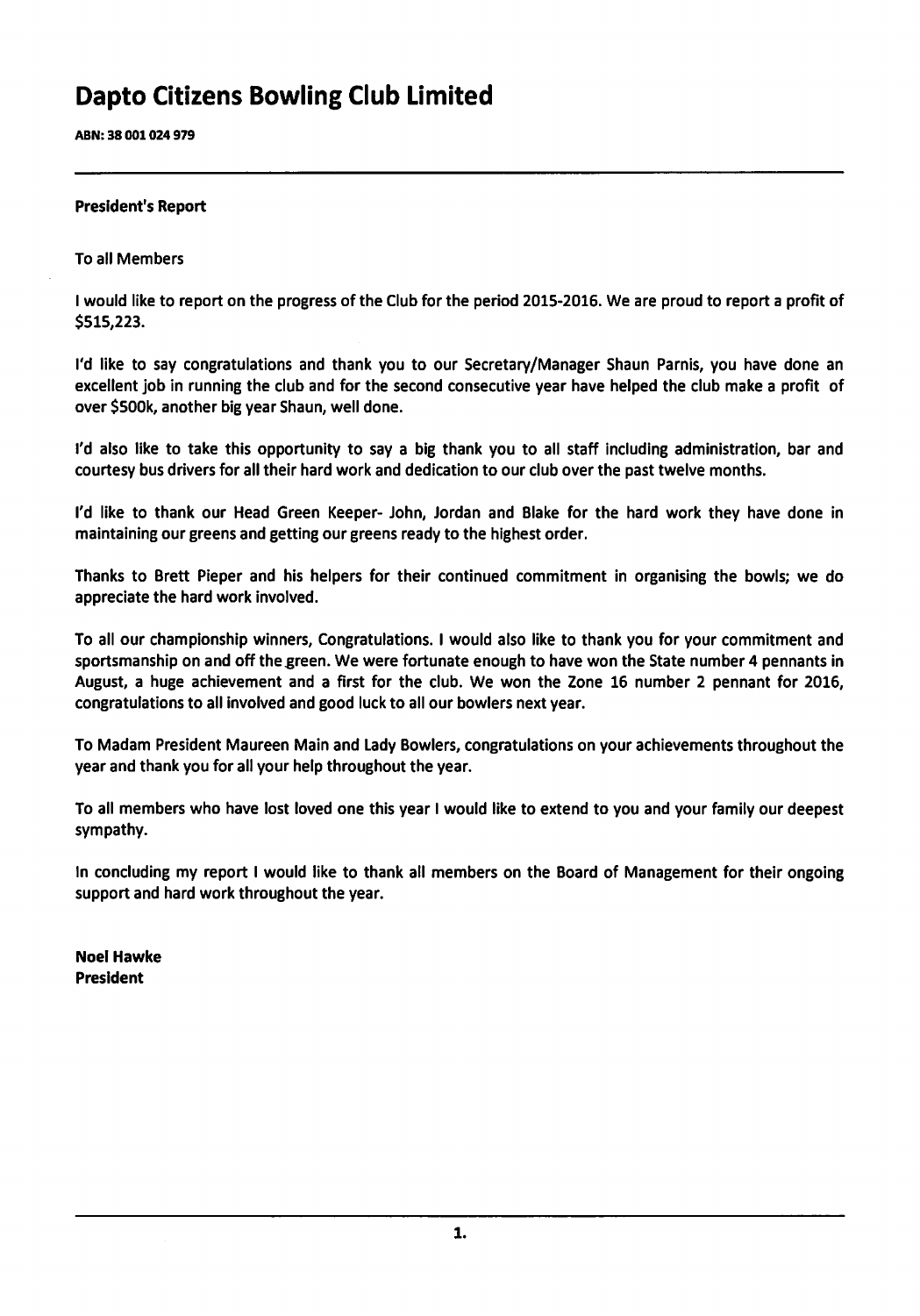ABN: 38 001 024 979

#### **Secretary Manager's Report**

Financial year 2015/2016 proved to be another successful year for the club; management and the board have continued their strong working relationship to take the club forward and to ensure the long term sustainability of the club looking into the future.

I would like to take this chance to thank Noel and the board of directors for the working relationship/environment they have provided me with throughout the year and to thank them for their support, vision and ability to work as a team to achieve these great results for the club.

On the greens, we have seen John and Jordan joined by Blake. On that note thanks to John and the boys for all their hard work so that the members can enjoy the result of their dedication.

To the bar staff, I thank them for their support throughout the year and applaud them on the professionalism they have demonstrated throughout the year. They are the face of the club on a daily basis and pride themselves on this role.

To the volunteers of the club, who there are many, a sincere thankyou and public appreciation, your work behind the scenes is often done without thanks.

This year we introduced for the first time in the clubs history a fulltime Bowls Coordinator. On behalf of all the members, welcome to Brett Pieper. Dapto Citizens has always had a strong bowling heritage and Brett will be responsible for taking the club forward in this area for the future. Thanks must also go to Jim Stephen our Bowls Secretary and Brett Bailey for volunteering their time to ensure the success of bowls in our club.

To Maureen Main and the lady bowlers, it has been a pleasure working with you and look forward to continuing our strong relationship for the future.

Management will be continuing to set strategies that will enable the club to produce positive results and ensure the financial sustainability of the club for future years. We have introduced a number of diverse activities that the whole of the community can participate in, with the hope of growth and increased brand recognition for the club. The improvements of facilities of the club are always of concern and they will be constantly improved to ensure the comfort for our members and guests.

The club has made numerous and significant contributions to the local community throughout this year. Management and Board are readily mindful of our purpose and commitment to the local community.

Finally, to the members who support this wonderful club day in and day out, thank you. You are the foundation of this club and your support is appreciated.

**Shaun Parnis Secretary Manager**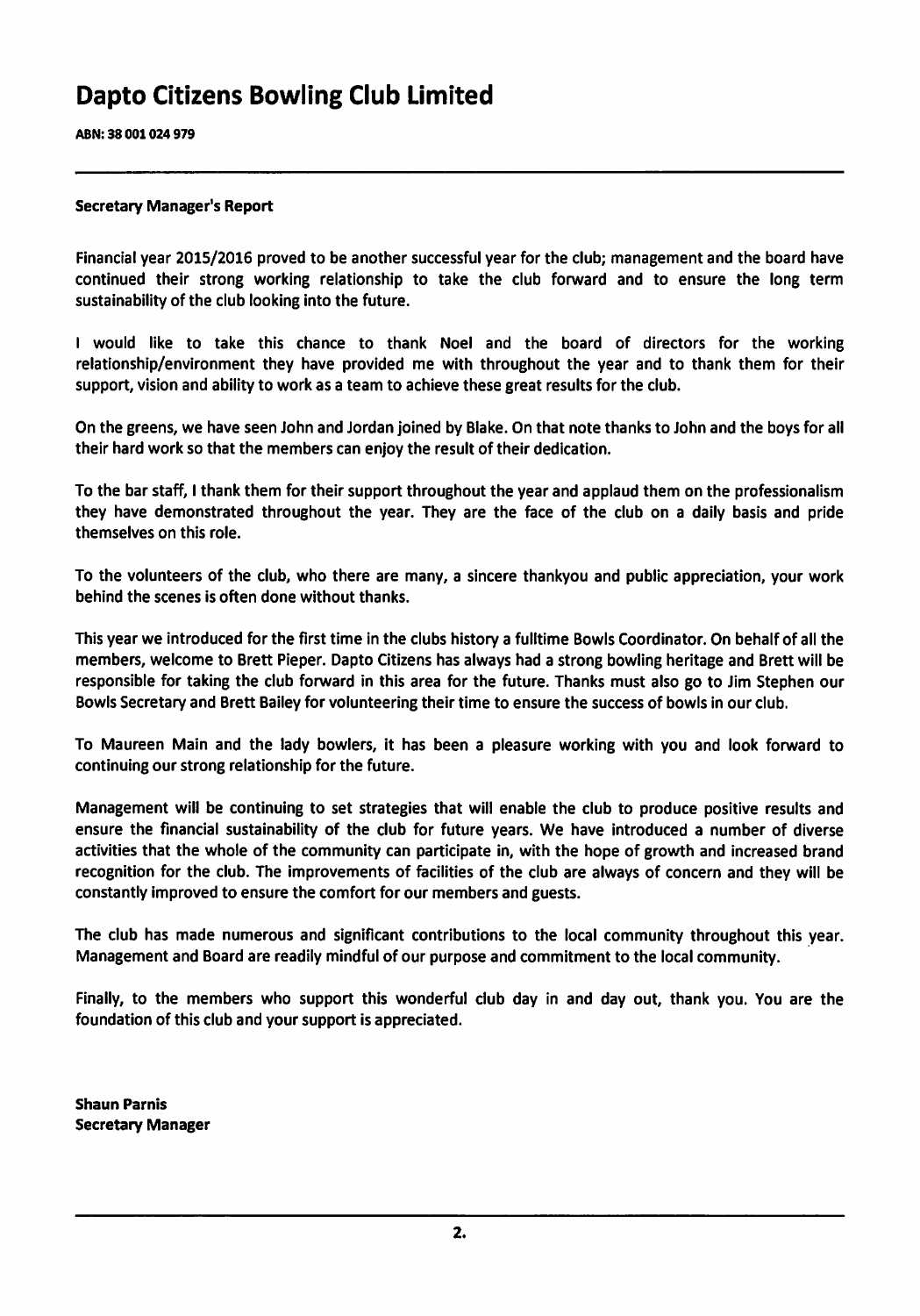ABN: 38 001 024 979

#### **Directors' Report**

#### 31 May 2016

Your directors present their report on Dapto Citizens Bowling Club Limited for the financial year ended 31 May 2016.

#### Information on directors

The names of each person who has been a director during the year and to the date of this report are:

|                               |                       | <b>rears</b>      |                             |
|-------------------------------|-----------------------|-------------------|-----------------------------|
| <b>Name</b>                   | <b>Office Held</b>    | <b>Experience</b> | <b>Qualifications</b>       |
| N D Hawke                     | President             | 25                | <b>Retired</b>              |
| R Logan                       | <b>Vice President</b> | 22                | Retired                     |
| D Coleman                     | <b>Director</b>       | 21                | <b>Retired</b>              |
| J Stephen                     | <b>Director</b>       | 16                | <b>Retired</b>              |
| <b>G</b> Brown                | <b>Director</b>       | 14                | <b>Retired</b>              |
| <b>G</b> West                 | <b>Director</b>       | 4                 | <b>Retired</b>              |
| I Bailey                      | <b>Director</b>       | 3                 | <b>Warehouse Supervisor</b> |
| S Low                         | <b>Director</b>       | 3                 | <b>Retired</b>              |
| B McCann <sup>1</sup>         | <b>Director</b>       | 1                 | Retired                     |
| <b>B</b> J Paull <sup>2</sup> | Treasurer             | 26                | <b>Retired</b>              |
| D Batey <sup>2</sup>          | <b>Director</b>       | 7                 | <b>Retired</b>              |
|                               |                       |                   |                             |

 $\ddot{\phantom{a}}$ 

<sup>1</sup> Appointed 30th August 2015

<sup>2</sup> Not reappointed 30th August 2015

Directors have been in office since the start of the financial year to the date of this report unless otherwise stated.

#### **Principal activities**

The principal activities of Dapto Citizens Bowling Club Limited during the financial year were to maintain and conduct a Bowling Club for the accommodation of the members of the Club, to promote the game of Bowls and to encourage social activities between the members of the Club.

No significant changes in the nature of the entity's activity occurred during the financial year.

#### Short term objectives

The Company's short term objectives are to continue to provide quality facilities for the benefit of members and guests.

#### Long term objectives

From a long-term perspective, the Company seeks to improve the facilities and services that we can offer to our members.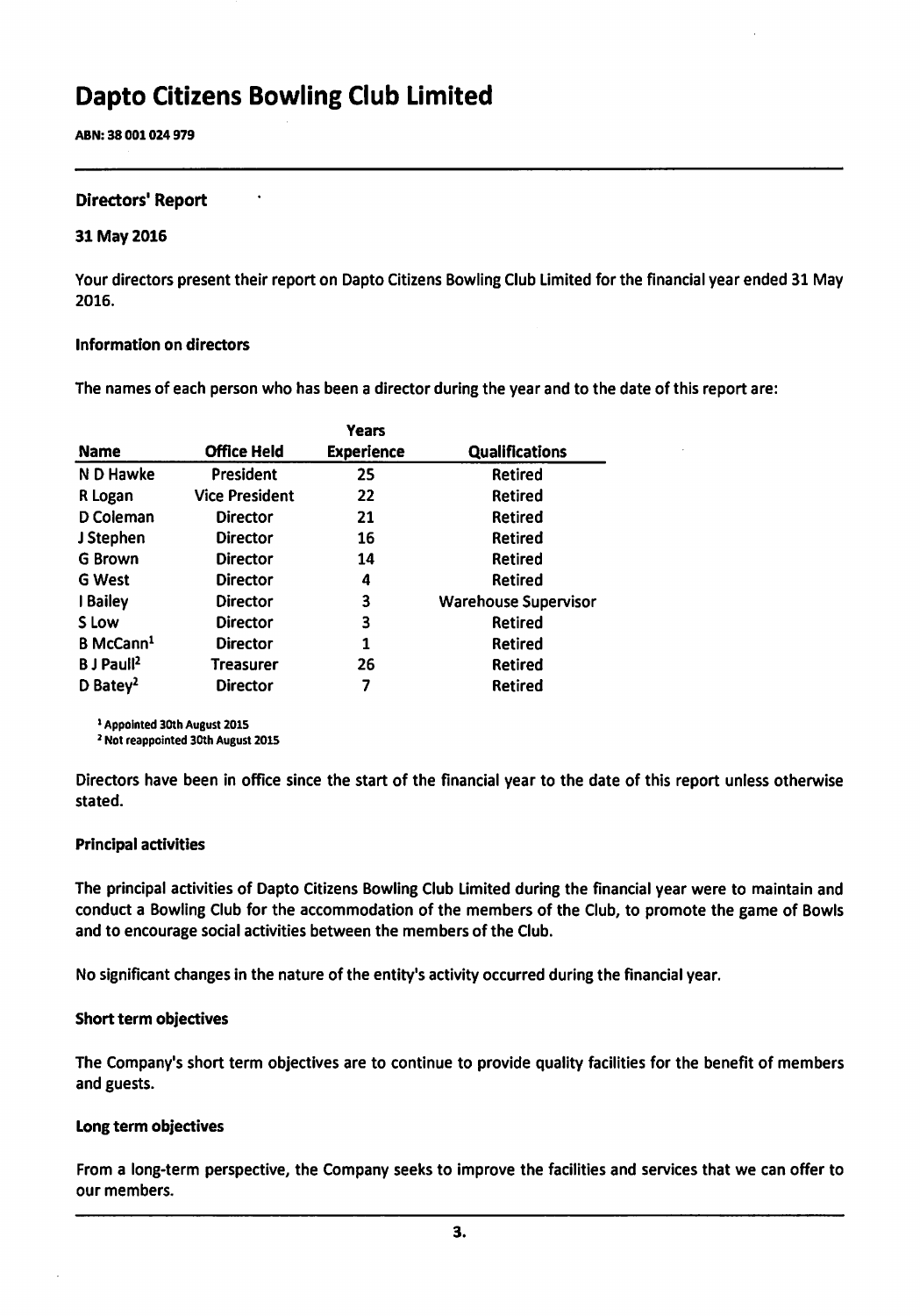ABN: 38 001 024 979

### **Directors' Report**

#### 31 May 2016

#### **Strategy for achieving the objectives**

To achieve these objectives, the Company has adopted the following strategies:

- implement cost cutting measures to areas that are deemed non-value added; and  $\bullet$
- $\bullet$ to overview current activities of the Club and diversify into different activities that will appeal to many in the local community.

#### **Members guarantee**

Dapto Citizens Bowling Club Limited is a company limited by guarantee. In the event of, and for the purpose of winding up of the company, the amount capable of being called up from each members and any person or association who ceased to be a member in the year prior to the winding up, is limited to \$10, subject to the provisions of the company's constitution.

At 31 May 2016 the collective liability of members was \$ 26,320 (2015: \$ 27,650).

#### **Meetings of directors**

During the financial year, 12 meetings of directors were held. Attendances by each director during the year were as follows:

|                   | <b>Directors' Meetings</b> |                                        |  |
|-------------------|----------------------------|----------------------------------------|--|
|                   | Number<br>attended         | <b>Number</b><br>eligible to<br>attend |  |
|                   |                            |                                        |  |
| <b>N D Hawke</b>  | 12                         | 12                                     |  |
| R Logan           | 12                         | 12                                     |  |
| lD Coleman        | 12                         | 12                                     |  |
| <b>JJ Stephen</b> | 12                         | 12                                     |  |
| <b>G Brown</b>    | 9                          | 12                                     |  |
| lG West           | 11                         | 12                                     |  |
| I Bailey          | 12                         | 12                                     |  |
| <b>S</b> Low      | 12                         | 12                                     |  |
| <b>B</b> McCann   | 7                          | 9                                      |  |
| B J Paull         | 3                          | 3                                      |  |
| D Batey           | 2                          | 3                                      |  |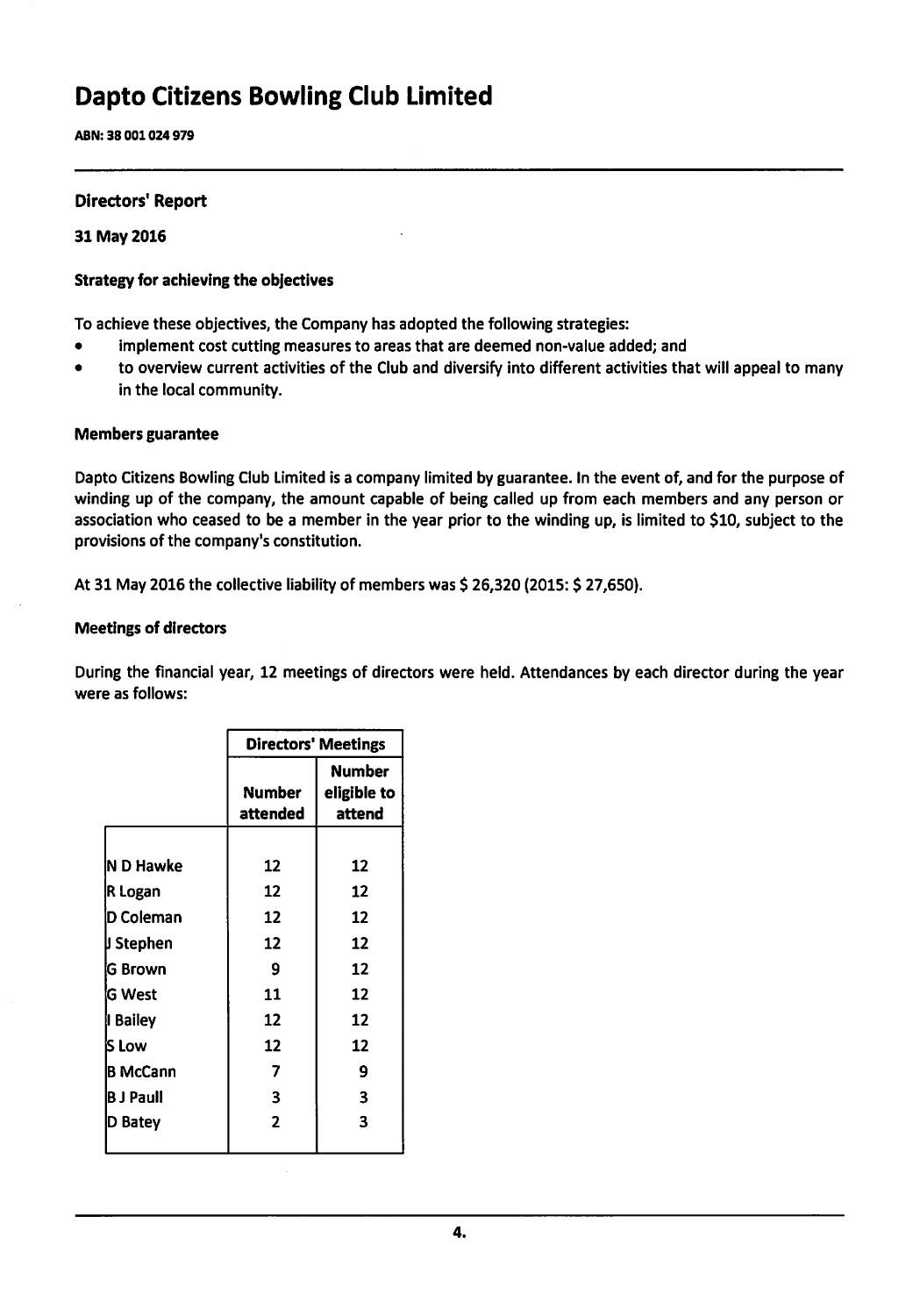ABN: 38 001 024 979

#### **Directors' Report**

#### 31 May 2016

#### **Non-audit services**

The Board of Directors, is satisfied that the provision of non-audit services during the year is compatible with the general standard of independence for auditors imposed by the Corporations Act 2001. The Directors are satisfied that these services disclosed in the notes to the financial statements did not compromise the external auditor's independence for the following reasons:

- all non-audit services are reviewed and approved by the Board prior to commencement to ensure they  $\bullet$ do not adversely affect the integrity and objectivity of the auditor; and
- the nature of services provided does not compromise the general principles relating to auditor  $\bullet$ independence in accordance with APES 110: Code of Ethics for Professional Accountants set by the Accounting Professional and Ethical Standards Board.

#### Auditor's independence declaration

The lead auditor's independence declaration in accordance with section 307C of the Corporations Act 2001, for the year ended 31 May 2016 has been received and can be found on page of the financial report.

Signed in accordance with a resolution of the Board of Directors:

Noch fammel N D Hawke **Director** 

Dated 6 July 2016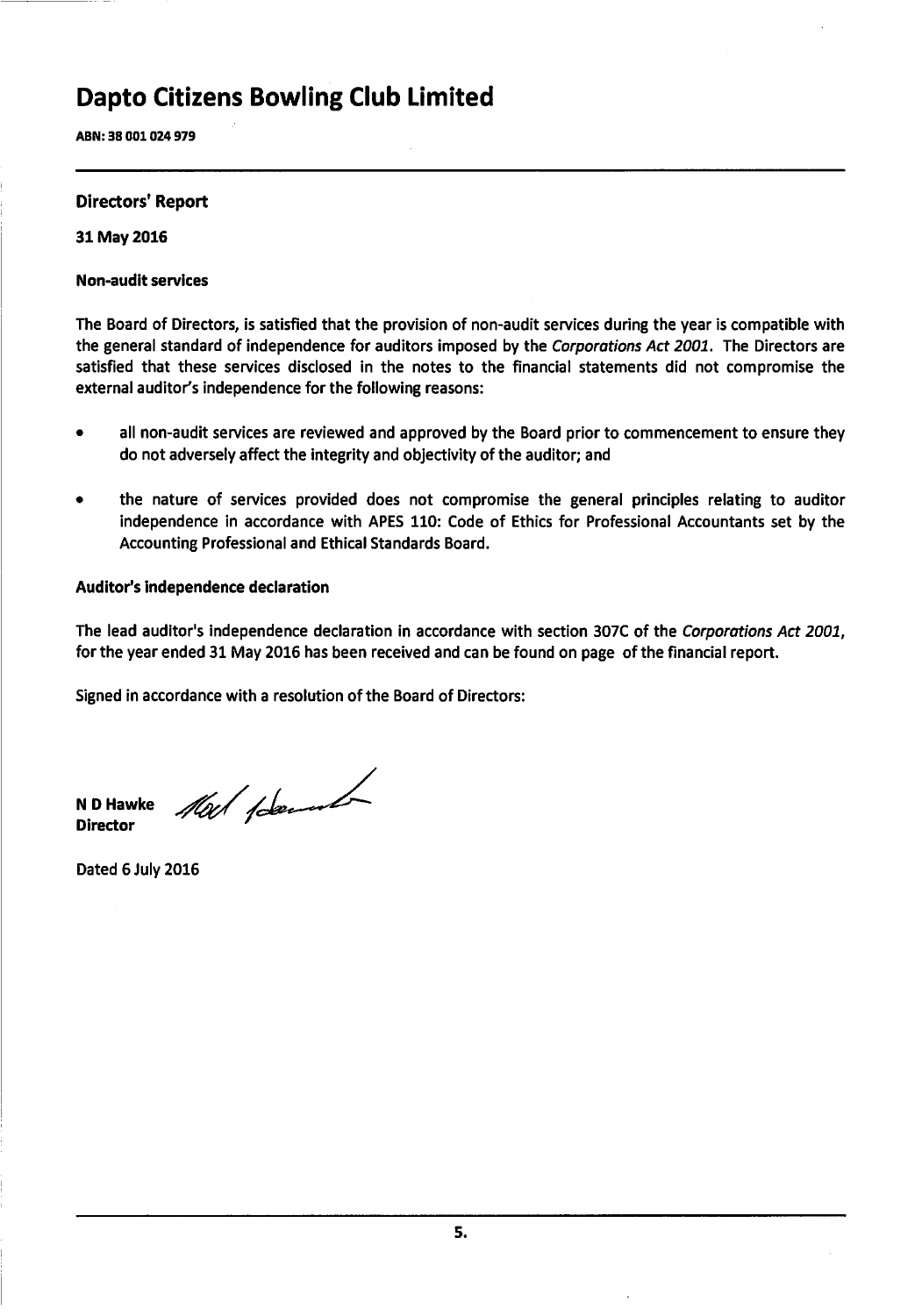

**Integrated Financial Solutions** 

### Auditors Independence Declaration under Section 307C of the Corporations Act 2001 to the Directors of Dapto Citizens Bowling Club Limited

I declare that, to the best of my knowledge and belief, during the year ended 31 May 2016, there have been:

- no contraventions of the auditor independence requirements as set out in the Corporations Act 2001  $(i)$ in relation to the audit; and
- (ii) no contraventions of any applicable code of professional conduct in relation to the audit.

Daley & Co.

Daley & Co **Chartered Accountants** 

Unhael Unit Michael Mund

Partner

6 July 2016

Wollongong

Liability limited by a scheme approved under Professional Standards Legislation.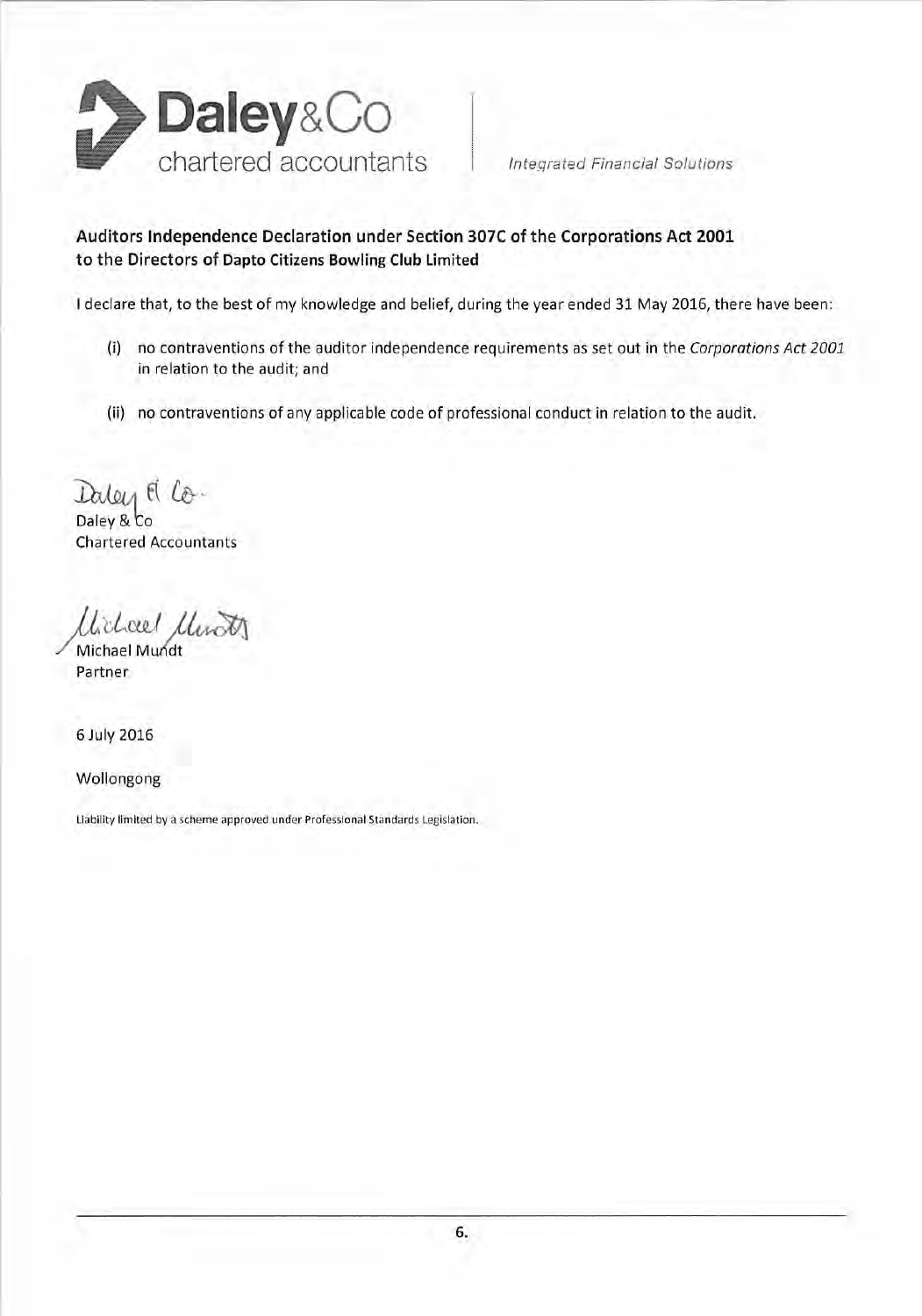ABN: 38 001 024 979

### **Statement of Profit or Loss and Other Comprehensive Income**

### For the Year Ended 31 May 2016

|                                         |             | 2016       | 2015       |
|-----------------------------------------|-------------|------------|------------|
|                                         | <b>Note</b> | \$         | \$         |
| Revenue                                 | 4           | 3,828,452  | 3,712,029  |
| Other income                            | 4           | 63,146     | 42,355     |
| Bar trading - cost of sales             |             | (710, 416) | (682, 553) |
| Bar trading - operating costs           |             | (430, 410) | (395, 356) |
| Poker machine - operating expenses      |             | (425, 623) | (405, 534) |
| Bowling and green expenses              |             | (381,792)  | (315, 432) |
| Promotions and member benefits expense  |             | (168, 897) | (135,998)  |
| Keno, TAB and bingo expense             |             | (134, 716) | (125, 737) |
| Raffle expenses                         |             | (153, 921) | (125, 676) |
| <b>Occupancy costs</b>                  |             | (313, 452) | (317, 278) |
| <b>Finance costs</b>                    |             | (18, 821)  | (63, 766)  |
| <b>Administrative expenses</b>          |             | (553, 232) | (553, 883) |
| Other expenses                          |             | (83,735)   | (88, 844)  |
| <b>Result for the year</b>              |             | 516,583    | 544,327    |
| Other comprehensive income for the year |             |            |            |
| Total comprehensive income for the year |             | 516,583    | 544,327    |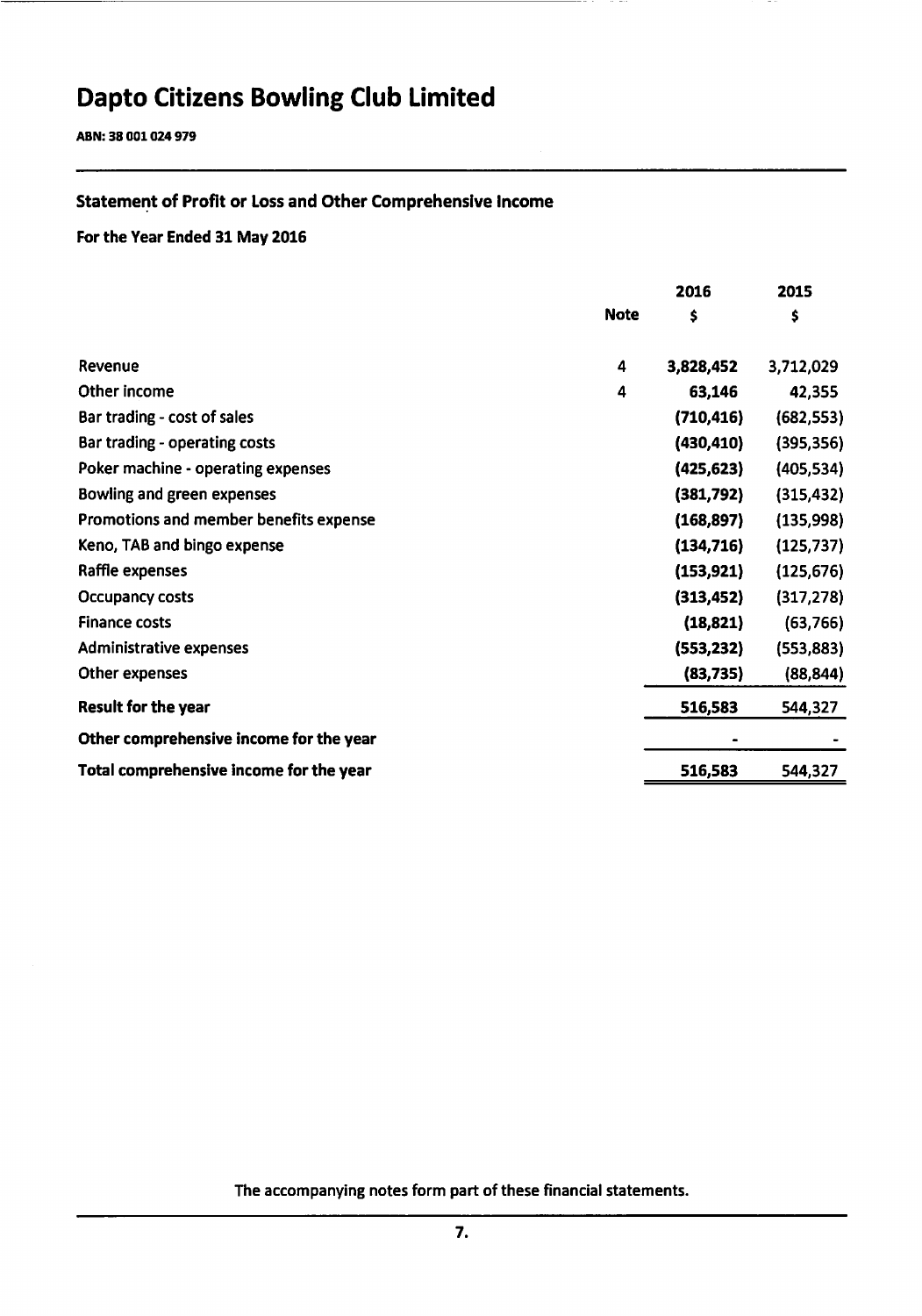ABN: 38 001 024 979

### **Balance Sheet**

As At 31 May 2016

|                                  |             | 2016      | 2015      |
|----------------------------------|-------------|-----------|-----------|
|                                  | <b>Note</b> | \$        | \$        |
| <b>ASSETS</b>                    |             |           |           |
| <b>CURRENT ASSETS</b>            |             |           |           |
| Cash and cash equivalents        | 6           | 553,673   | 456,686   |
| Trade and other receivables      | 7           | 11,582    | 9,836     |
| Inventories                      | 8           | 66,233    | 70,562    |
| Other assets                     | 9           | 24,048    | 16,816    |
| <b>TOTAL CURRENT ASSETS</b>      |             | 655,536   | 553,900   |
| <b>NON-CURRENT ASSETS</b>        |             |           |           |
| Property, plant and equipment    | 10          | 3,996,169 | 4,028,842 |
| Intangible assets                | 11          | 234,710   | 234,710   |
| <b>TOTAL NON-CURRENT ASSETS</b>  |             | 4,230,879 | 4,263,552 |
| <b>TOTAL ASSETS</b>              |             | 4,886,415 | 4,817,452 |
| <b>LIABILITIES</b>               |             |           |           |
| <b>CURRENT LIABILITIES</b>       |             |           |           |
| Trade and other payables         | 12          | 319,494   | 236,238   |
| <b>Borrowings</b>                | 13          | 13,126    | 205,179   |
| <b>Employee benefits</b>         | 14          | 103,005   | 96,423    |
| <b>TOTAL CURRENT LIABILITIES</b> |             | 435,625   | 537,840   |
| <b>NON-CURRENT LIABILITIES</b>   |             |           |           |
| <b>Borrowings</b>                | 13          |           | 353,126   |
| <b>Employee benefits</b>         | 14          | 22,122    | 7,371     |
| TOTAL NON-CURRENT LIABILITIES    |             | 22,122    | 360,497   |
| <b>TOTAL LIABILITIES</b>         |             | 457,747   | 898,337   |
| <b>NET ASSETS</b>                |             | 4,428,668 | 3,919,115 |
|                                  |             |           |           |
| <b>EQUITY</b>                    |             |           |           |
| <b>Retained earnings</b>         |             | 4,428,668 | 3,919,115 |
| <b>TOTAL EQUITY</b>              |             | 4,428,668 | 3,919,115 |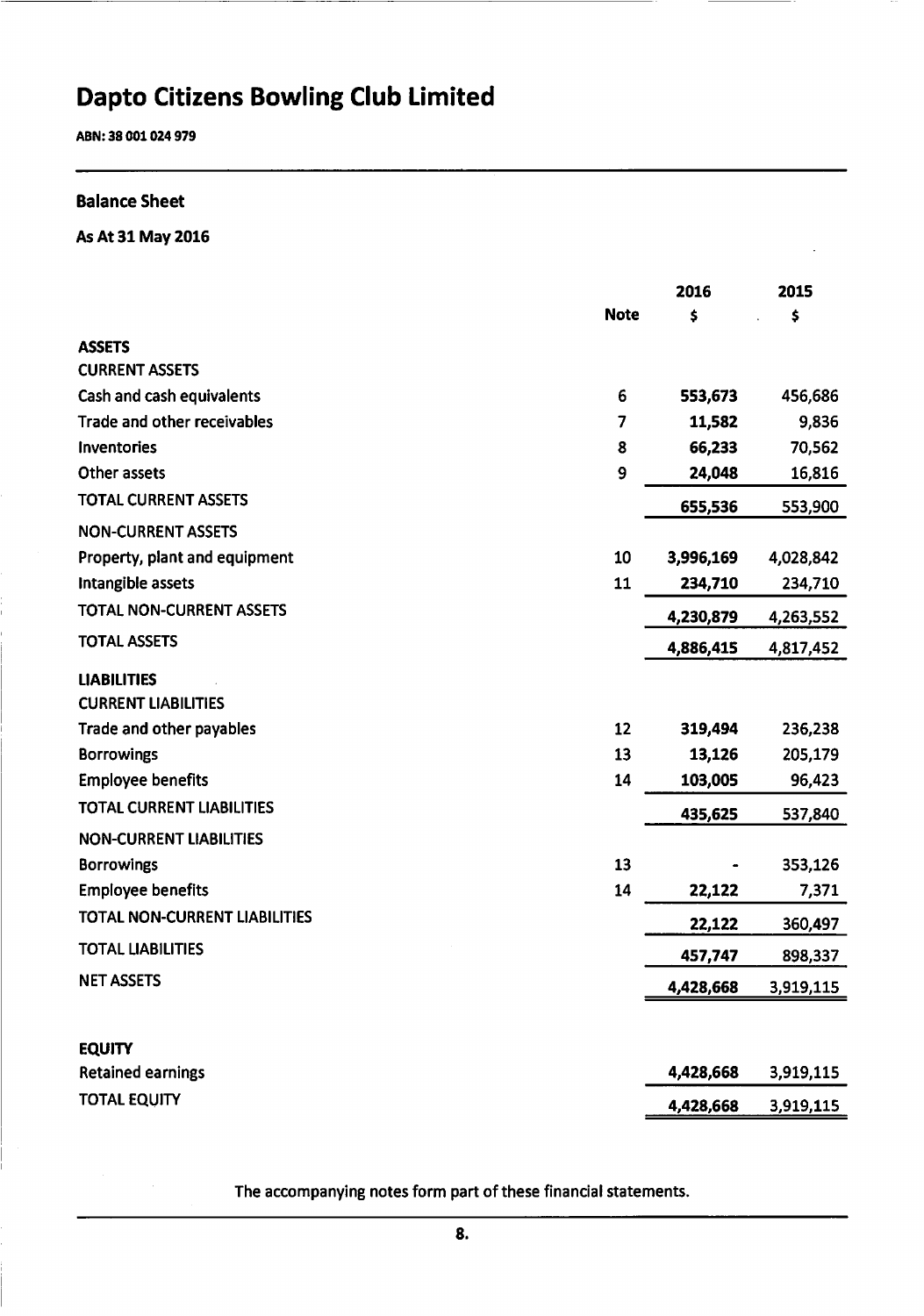ABN: 38 001 024 979

### **Statement of Changes in Equity**

For the Year Ended 31 May 2016

|                                                           |             | Retained<br><b>Earnings</b> |
|-----------------------------------------------------------|-------------|-----------------------------|
|                                                           | <b>Note</b> | \$                          |
| Balance at 1 June 2014                                    |             | 3,374,788                   |
| Profit attributable to members of the entity              |             | 544,327                     |
| Balance at 31 May 2015                                    |             | 3,919,115                   |
| Profit attributable to members of the entity              |             | 516,583                     |
| Retrospective adjustment upon change in accounting policy | 2(I)        | (7,030)                     |
| Balance at 31 May 2016                                    |             | 4,428,668                   |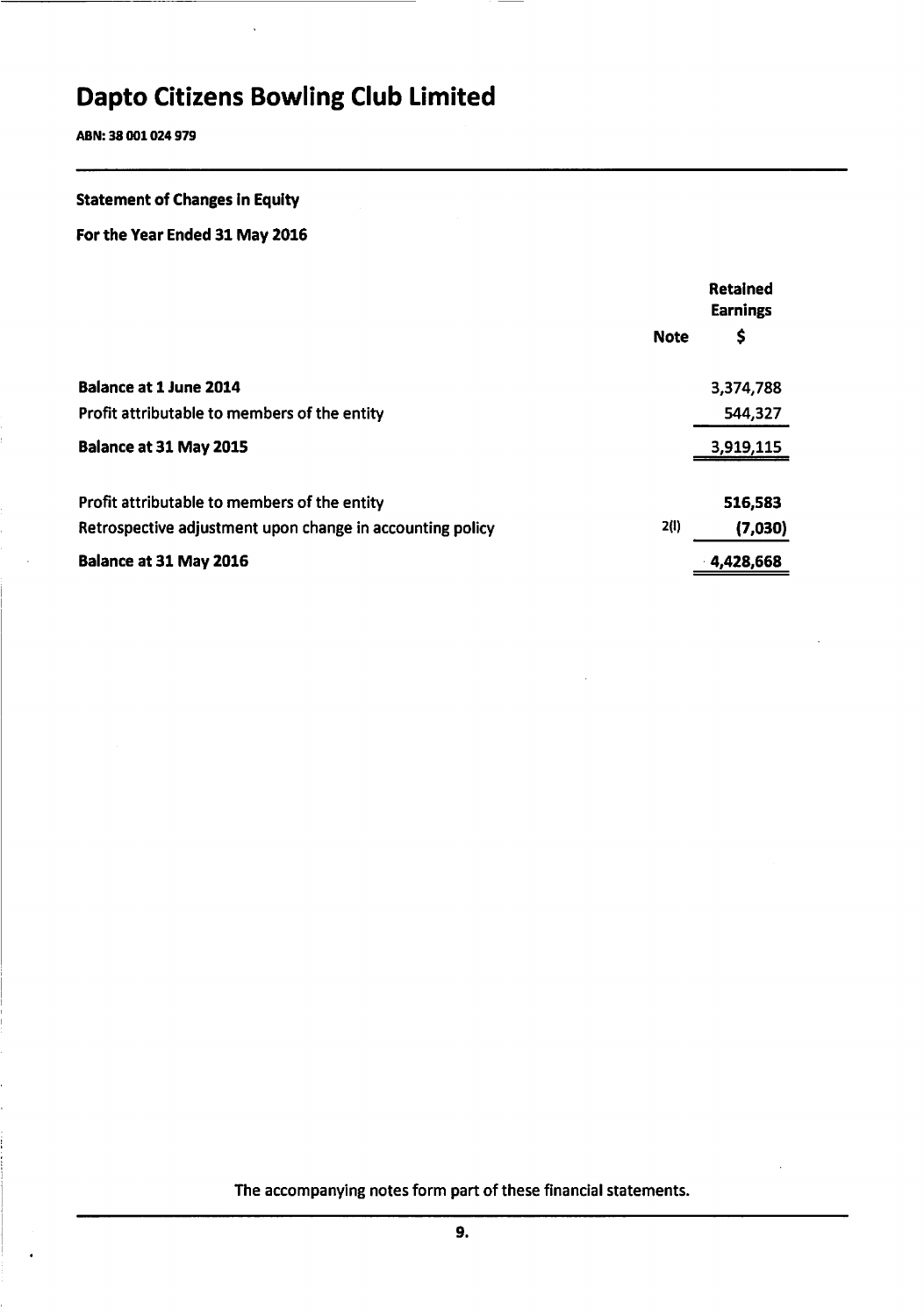ABN: 38 001 024 979

### **Statement of Cash Flows**

For the Year Ended 31 May 2016

|                                                     |             | 2016        | 2015        |
|-----------------------------------------------------|-------------|-------------|-------------|
|                                                     | <b>Note</b> | s           | \$          |
| <b>CASH FLOWS FROM OPERATING ACTIVITIES:</b>        |             |             |             |
| <b>Receipts from customers</b>                      |             | 4,290,926   | 4,152,178   |
| Payments to suppliers and employees                 |             | (3,482,391) | (3,228,035) |
| <b>Finance costs</b>                                |             | (18, 821)   | (63, 766)   |
| Net cash provided by operating activities           | 18(a)       | 789,714     | 860,377     |
| <b>CASH FLOWS FROM INVESTING ACTIVITIES:</b>        |             |             |             |
| Purchase of property, plant and equipment           |             | (175, 828)  | (118,070)   |
| Proceeds from sale of property, plant and equipment |             | 28,280      | 14,048      |
| Net cash used by investing activities               |             | (147, 548)  | (104, 022)  |
| <b>CASH FLOWS FROM FINANCING ACTIVITIES:</b>        |             |             |             |
| <b>Repayment of borrowings</b>                      |             | (545, 179)  | (716, 779)  |
| Net cash used by financing activities               |             | (545, 179)  | (716, 779)  |
| Net increase in cash and cash equivalents held      |             | 96,987      | 39,576      |
| Cash and cash equivalents at beginning of year      |             | 456,686     | 417,110     |
| Cash and cash equivalents at end of financial year  | 6           | 553,673     | 456,686     |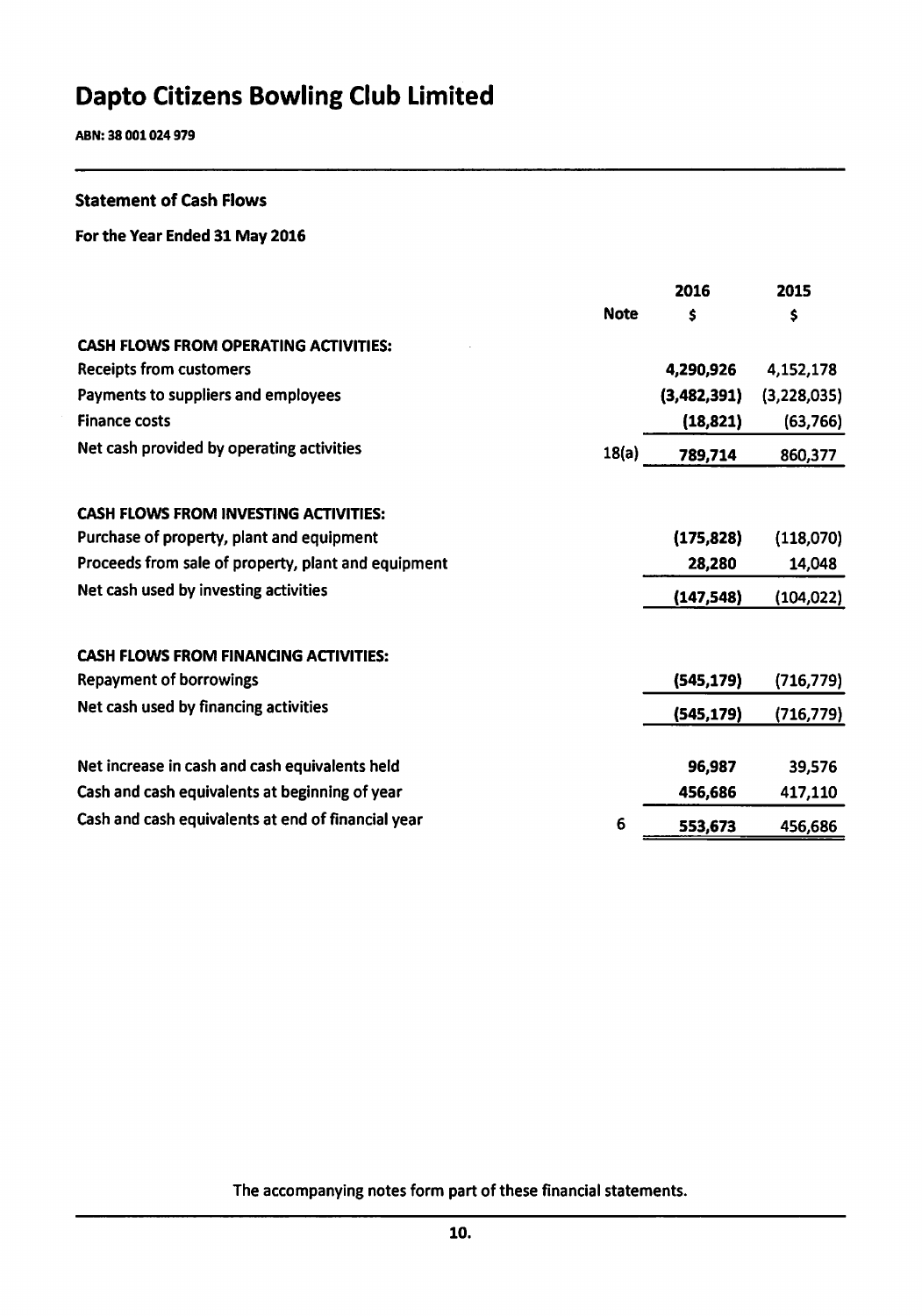ABN: 38 001 024 979

### **Notes to the Financial Statements**

#### For the Year Ended 31 May 2016

The financial report covers Dapto Citizens Bowling Club Limited as an individual entity. Dapto Citizens Bowling Club Limited is a not-for-profit Company limited by guarantee, incorporated and domiciled in Australia.

The functional and presentation currency of Dapto Citizens Bowling Club Limited is Australian dollars.

Comparatives are consistent with prior years, unless otherwise stated.

#### 1. Basis of Preparation

The financial statements are general purpose financial statements that have been prepared in accordance with the Australian Accounting Standards - Reduced Disclosure Requirements and the Corporations Act 2001.

The financial statements have been prepared on an accruals basis and are based on historical costs modified, where applicable, by the measurement at fair value of selected non-current assets, financial assets and financial liabilities.

Significant accounting policies adopted in the preparation of these financial statements are presented below and are consistent with prior reporting periods unless otherwise stated.

#### 2. Summary of Significant Accounting Policies

#### **Revenue and other income**  $(a)$

Revenue is recognised when the amount of the revenue can be measured reliably, it is probable that economic benefits associated with the transaction will flow to the Company and specific criteria relating to the type of revenue as noted below, has been satisfied.

Revenue is measured at the fair value of the consideration received or receivable and is presented net of returns, discounts and rebates.

All revenue is stated net of the amount of goods and services tax (GST).

#### Sale of goods

Revenue from the sale of goods is recognised at the point of delivery as this corresponds to the transfer of significant risks and rewards of ownership of the goods and the cessation of all involvement in those goods.

#### **Donations**

Donations and bequests are recognised as revenue when received.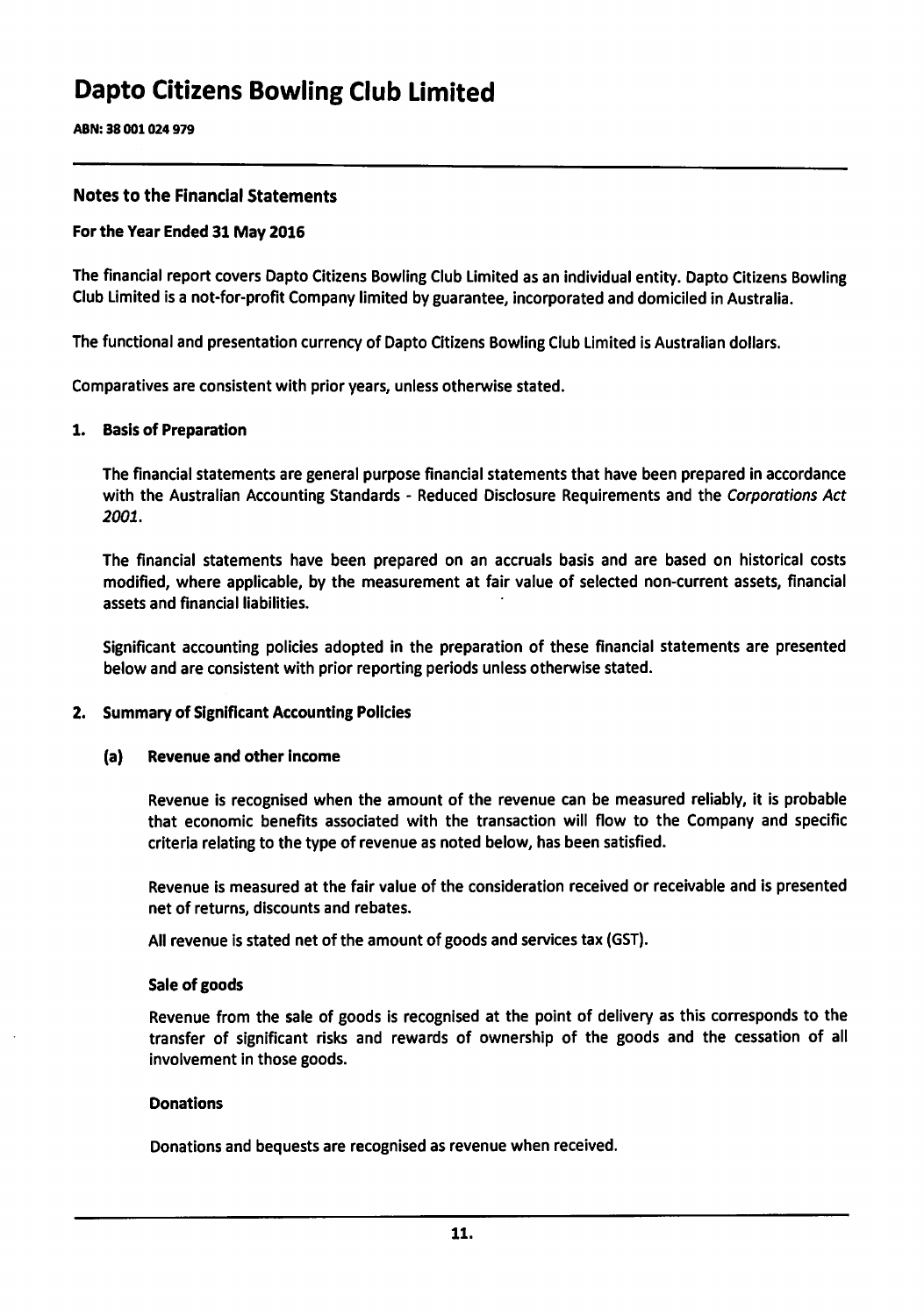ABN: 38 001 024 979

### **Notes to the Financial Statements**

#### For the Year Ended 31 May 2016

#### 2. **Summary of Significant Accounting Policies (Continued)**

 $(a)$ Revenue and other income (Continued)

#### Interest revenue

Interest revenue is recognised using the effective interest rate method, which for floating rate financial assets is the rate inherent in the instrument.

#### **Rental income**

Rental income is recognised on a straight-line basis over a period of the lease term so as to reflect a constant periodic rate of return on the net investment.

#### **Subscriptions**

Revenue from the provision of membership subscriptions is recognised in the year to which the membership relates. Refer to note 2(I).

#### $(b)$ **Borrowing costs**

Borrowing costs are recognised as an expense in the period in which it incurs them.

#### $(c)$ Income tax

The Company is exempt from income tax under Division 50 of the Income Tax Assessment Act 1997.

#### (d) **Cash and cash equivalents**

Cash and cash equivalents comprises cash on hand, demand deposits and short-term investments which are readily convertible to known amounts of cash and which are subject to an insignificant risk of change in value.

#### $(e)$ **Leases**

Leases of fixed assets where substantially all the risks and benefits incidental to the ownership of the asset, but not the legal ownership that are transferred to the Company are classified as finance leases.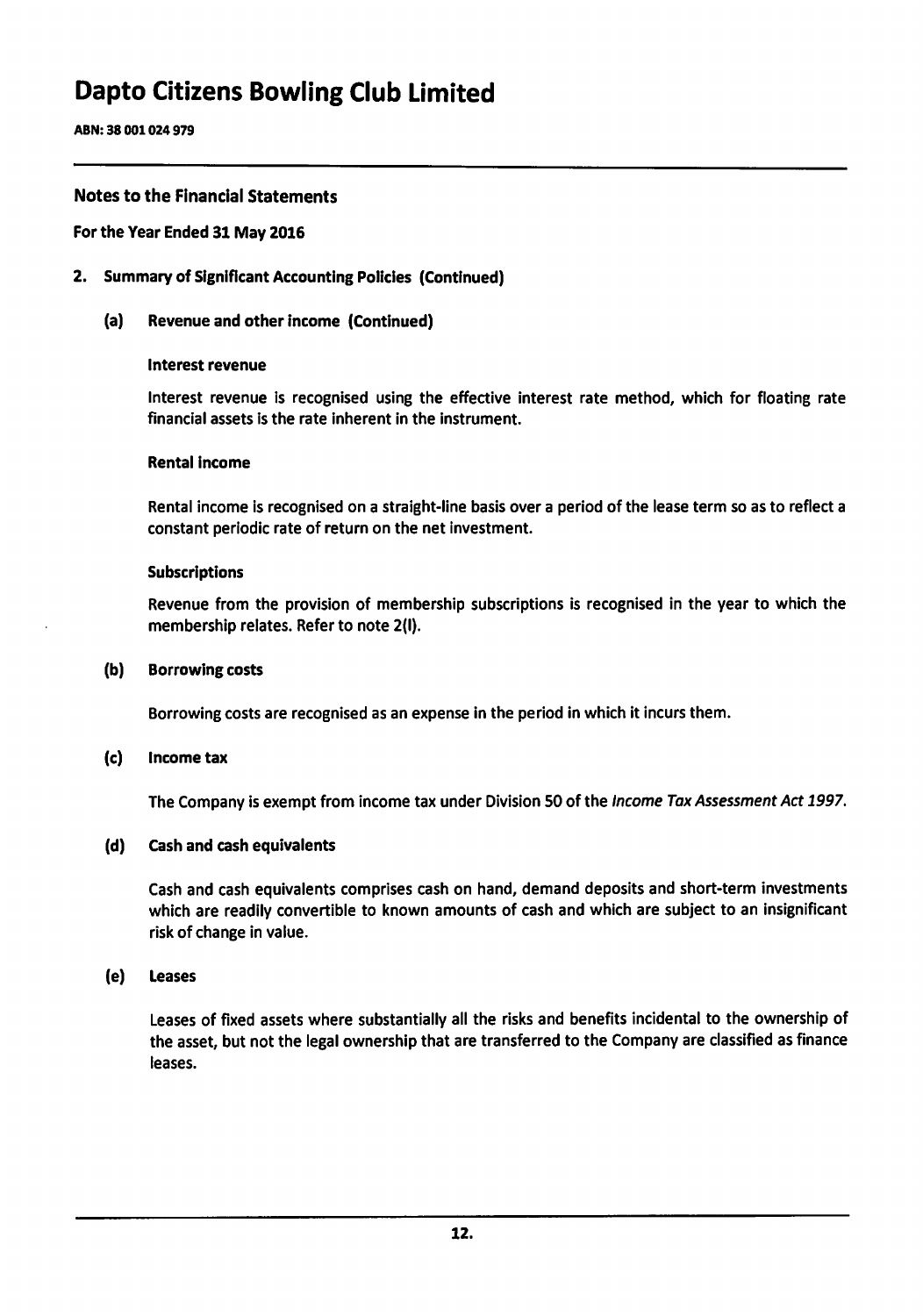ABN: 38 001 024 979

### **Notes to the Financial Statements**

#### For the Year Ended 31 May 2016

#### **Summary of Significant Accounting Policies (Continued)** 2.

#### Leases (Continued)  $(e)$

Finance leases are capitalised by recording an asset and a liability at the lower of the amounts equal to the fair value of the leased property or the present value of the minimum lease payments, including any guaranteed residual values. Lease payments are allocated between the reduction of the lease liability and the lease interest expense for the period.

Lease payments for operating leases, where substantially all of the risks and benefits remain with the lessor, are charged as expenses on a straight-line basis over the life of the lease term.

#### $(f)$ **Inventories**

Inventories are measured at the lower of cost and net realisable value. Cost of inventory is determined using the first-in-first-out basis and is net of any rebates and discounts received.

Net realisable value is the estimated selling price in the ordinary course of business, less the estimated costs of completion and the costs necessary to make the sale. Net realisable value is estimated using the most reliable evidence available at the reporting date and inventory is written down through an obsolescence provision if necessary.

#### $(g)$ Property, plant and equipment

Each class of property, plant and equipment is carried at cost less, where applicable, any accumulated depreciation and impairment.

Where the cost model is used, the asset is carried at its cost less any accumulated depreciation and any impairment losses. Costs include purchase price, other directly attributable costs and the initial estimate of the costs of dismantling and restoring the asset, where applicable.

#### **Depreciation**

Property, plant and equipment, excluding freehold land, is depreciated on a straight-line and reducing balance basis over the assets useful life to the Company, commencing when the asset is ready for use.

Leased assets and leasehold improvements are amortised over the shorter of either the unexpired period of the lease or their estimated useful life.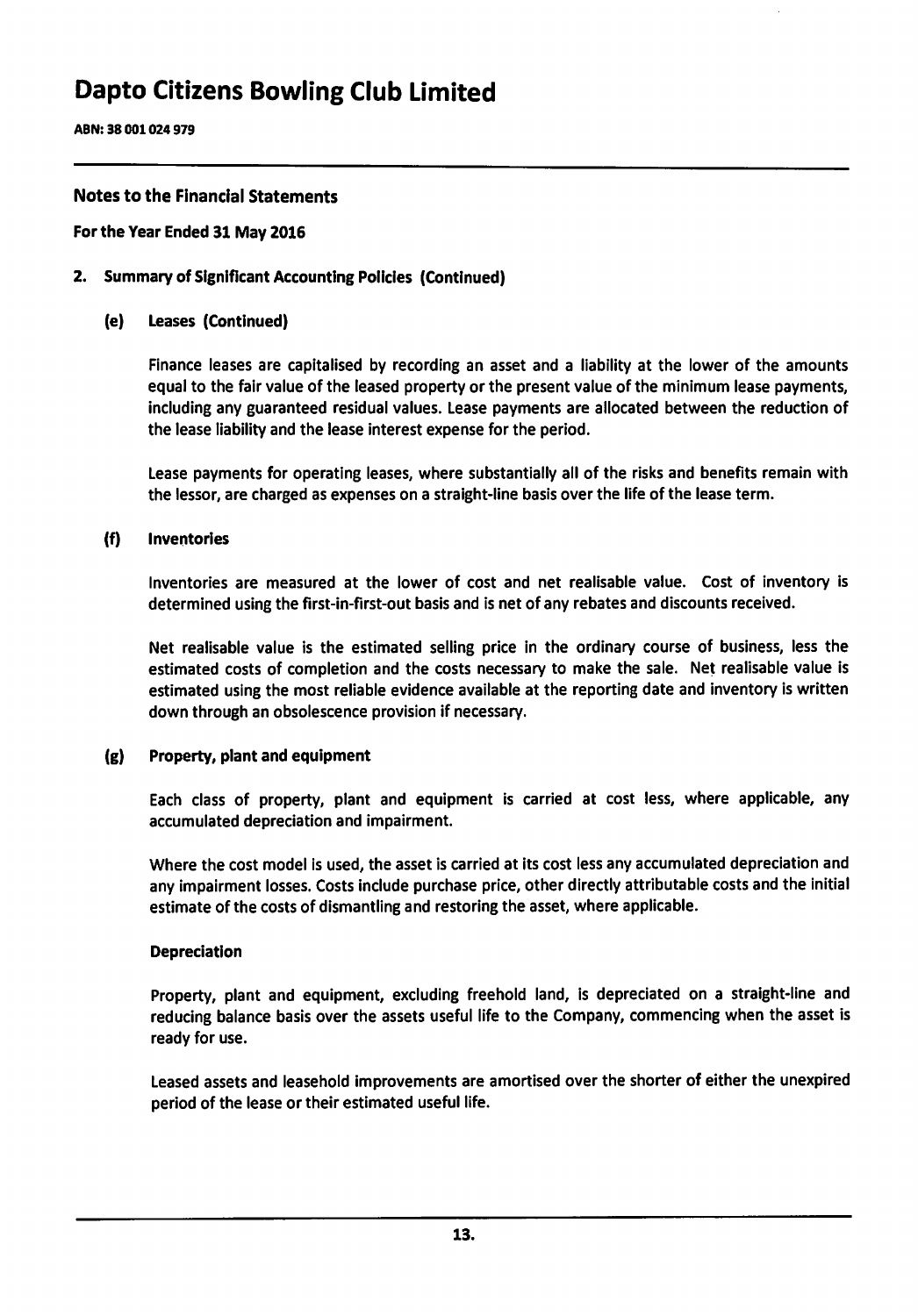ABN: 38 001 024 979

### **Notes to the Financial Statements**

#### For the Year Ended 31 May 2016

#### **Summary of Significant Accounting Policies (Continued)** 2.

#### $(g)$ Property, plant and equipment (Continued)

The depreciation rates used for each class of depreciable asset are shown below:

| <b>Fixed asset class</b>                | <b>Depreciation rate</b> |
|-----------------------------------------|--------------------------|
| <b>Buildings</b>                        | 2%                       |
| <b>Plant and Equipment</b>              | $5 - 40%$                |
| <b>Furniture, Fixtures and Fittings</b> | $5 - 20%$                |
| <b>Motor Vehicles</b>                   | 22.5%                    |
| <b>Poker Machines</b>                   | 22.5%                    |

At the end of each annual reporting period, the depreciation method, useful life and residual value of each asset is reviewed. Any revisions are accounted for prospectively as a change in estimate.

#### $(h)$ **Financial instruments**

#### Initial recognition and measurement

Financial instruments are recognised initially using trade date accounting, i.e. on the date that the Company becomes party to the contractual provisions of the instrument.

On initial recognition, all financial instruments are measured at fair value plus transaction costs (except for instruments measured at fair value through profit or loss where transaction costs are expensed as incurred).

#### **Financial Assets**

Financial assets are divided into the following categories which are described in detail below:

- loans and receivables;  $\bullet$
- financial assets at fair value through profit or loss;
- held-to-maturity investments.  $\bullet$

Financial assets are assigned to the different categories on initial recognition, depending on the characteristics of the instrument and its purpose. A financial instrument's category is relevant to the way it is measured and whether any resulting income and expenses are recognised in profit or loss or in other comprehensive income.

All income and expenses relating to financial assets are recognised in the statement of profit or loss and other comprehensive income in the 'finance income' or 'finance costs' line item respectively.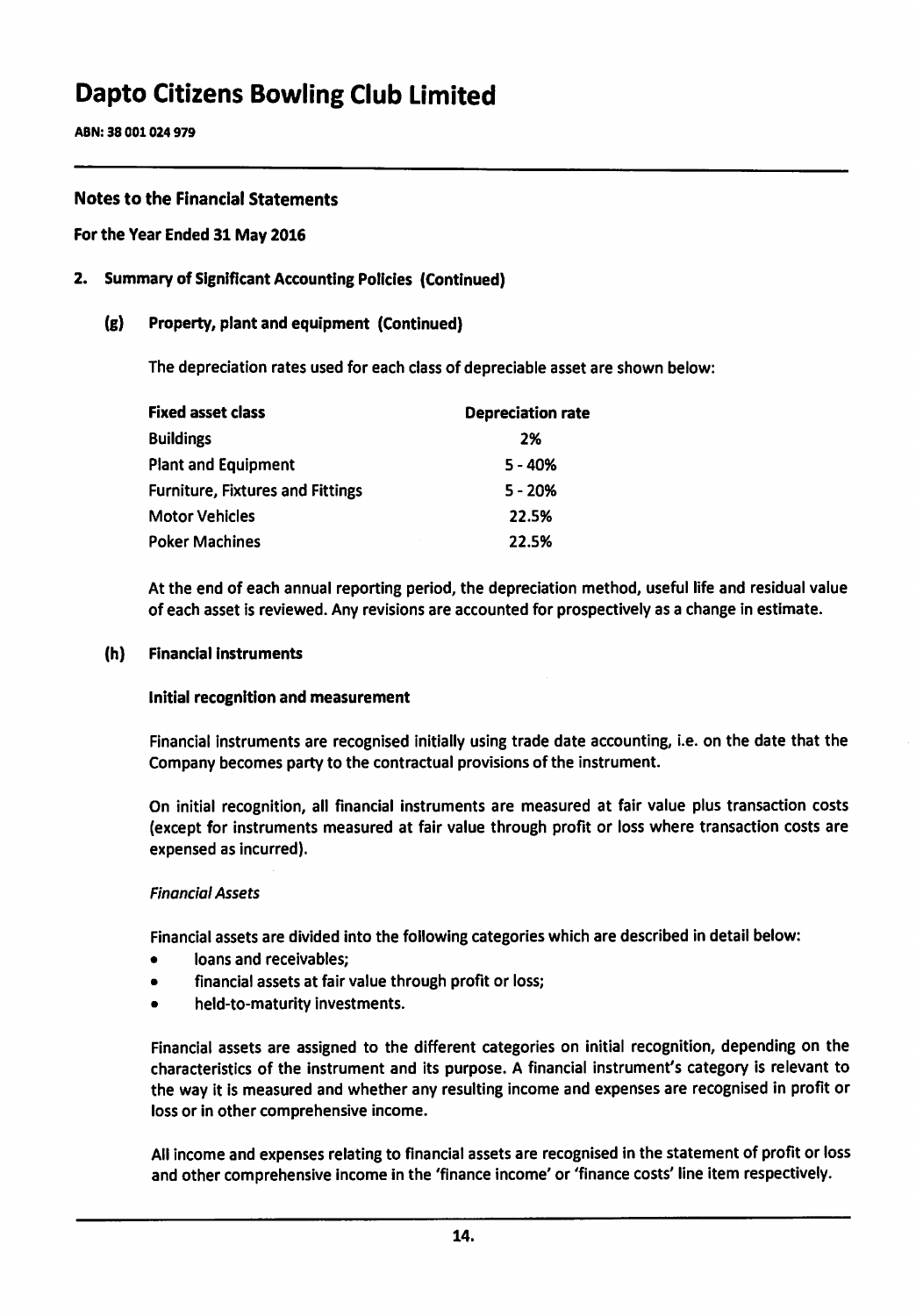ABN: 38 001 024 979

### **Notes to the Financial Statements**

### For the Year Ended 31 May 2016

#### **Summary of Significant Accounting Policies (Continued)** 2.

#### $(h)$ **Financial instruments (Continued)**

#### Loans and receivables

Loans and receivables are non-derivative financial assets with fixed or determinable payments that are not quoted in an active market. They arise principally through the provision of goods and services to customers but also incorporate other types of contractual monetary assets.

After initial recognition these are measured at amortised cost using the effective interest method, less provision for impairment. Any change in their value is recognised in profit or loss.

The Company's trade and other receivables fall into this category of financial instruments.

Significant receivables are considered for impairment on an individual asset basis when they are past due at the reporting date or when objective evidence is received that a specific counterparty will default.

The amount of the impairment is the difference between the net carrying amount and the present value of the future expected cash flows associated with the impaired receivable.

In some circumstances, the Company renegotiates repayment terms with customers which may lead to changes in the timing of the payments, the Company does not necessarily consider the balance to be impaired, however assessment is made on a case-by-case basis.

#### Financial assets at fair value through profit or loss

Financial assets at fair value through profit or loss include financial assets:

- acquired principally for the purpose of selling in the near future
- designated by the entity to be carried at fair value through profit or loss upon initial  $\blacksquare$ recognition or
- which are derivatives not qualifying for hedge accounting.

Assets included within this category are carried in the balance sheet at fair value with changes in fair value recognised in finance income or expenses in profit or loss.

#### **Held-to-maturity investments**

Held-to-maturity investments are non-derivative financial assets with fixed or determinable payments and fixed maturity. Investments are classified as held-to-maturity if it is the intention of the Company's management to hold them until maturity.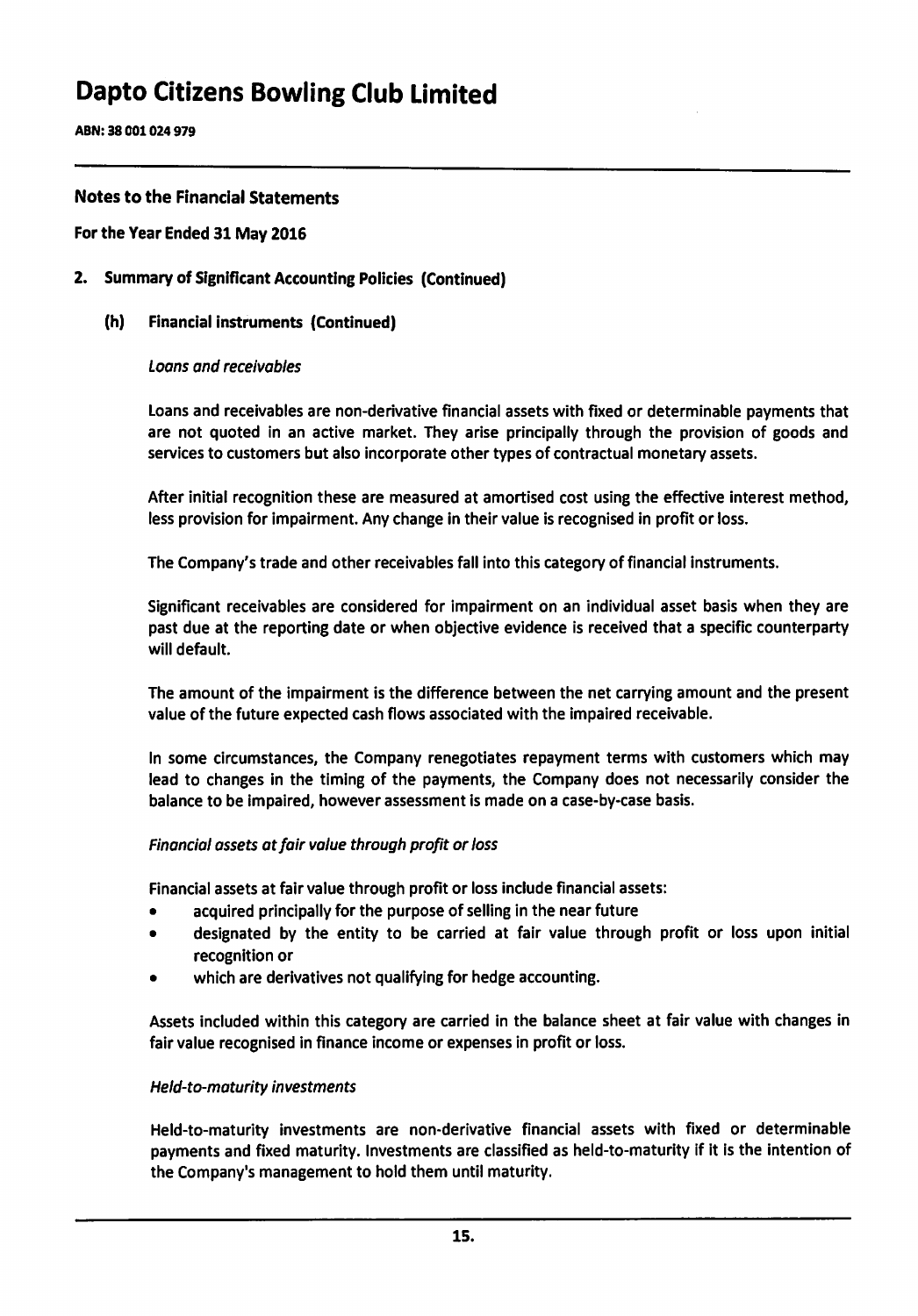ABN: 38 001 024 979

### **Notes to the Financial Statements**

#### For the Year Ended 31 May 2016

#### **Summary of Significant Accounting Policies (Continued)**  $2.$

#### $(h)$ **Financial instruments (Continued)**

Held-to-maturity investments are subsequently measured at amortised cost using the effective interest method, with revenue recognised on an effective yield basis. In addition, if there is objective evidence that the investment has been impaired, the financial asset is measured at the present value of estimated cash flows. Any changes to the carrying amount of the investment are recognised in profit or loss.

#### **Financial liabilities**

Financial liabilities are classified as either financial liabilities 'at fair value through profit or loss' or other financial liabilities depending on the purpose for which the liability was acquired.

The Company's financial liabilities include borrowings, trade and other payables (including finance lease liabilities), which are measured at amortised cost using the effective interest rate method.

#### **Impairment of financial assets**

At the end of the reporting period the Company assesses whether there is any objective evidence that a financial asset or group of financial assets is impaired.

#### **Financial assets at amortised cost**

If there is objective evidence that an impairment loss on financial assets carried at amortised cost has been incurred, the amount of the loss is measured as the difference between the asset's carrying amount and the present value of the estimated future cash flows discounted at the financial assets original effective interest rate.

Impairment on loans and receivables is reduced through the use of an allowance accounts, all other impairment losses on financial assets at amortised cost are taken directly to the asset.

Subsequent recoveries of amounts previously written off are credited against other expenses in profit or loss.

#### $(i)$ Impairment of non-financial assets

At the end of each reporting period the Company determines whether there is an evidence of an impairment indicator for non-financial assets.

Where this indicator exists and regardless for indefinite life intangible assets and intangible assets not yet available for use, the recoverable amount of the asset is estimated.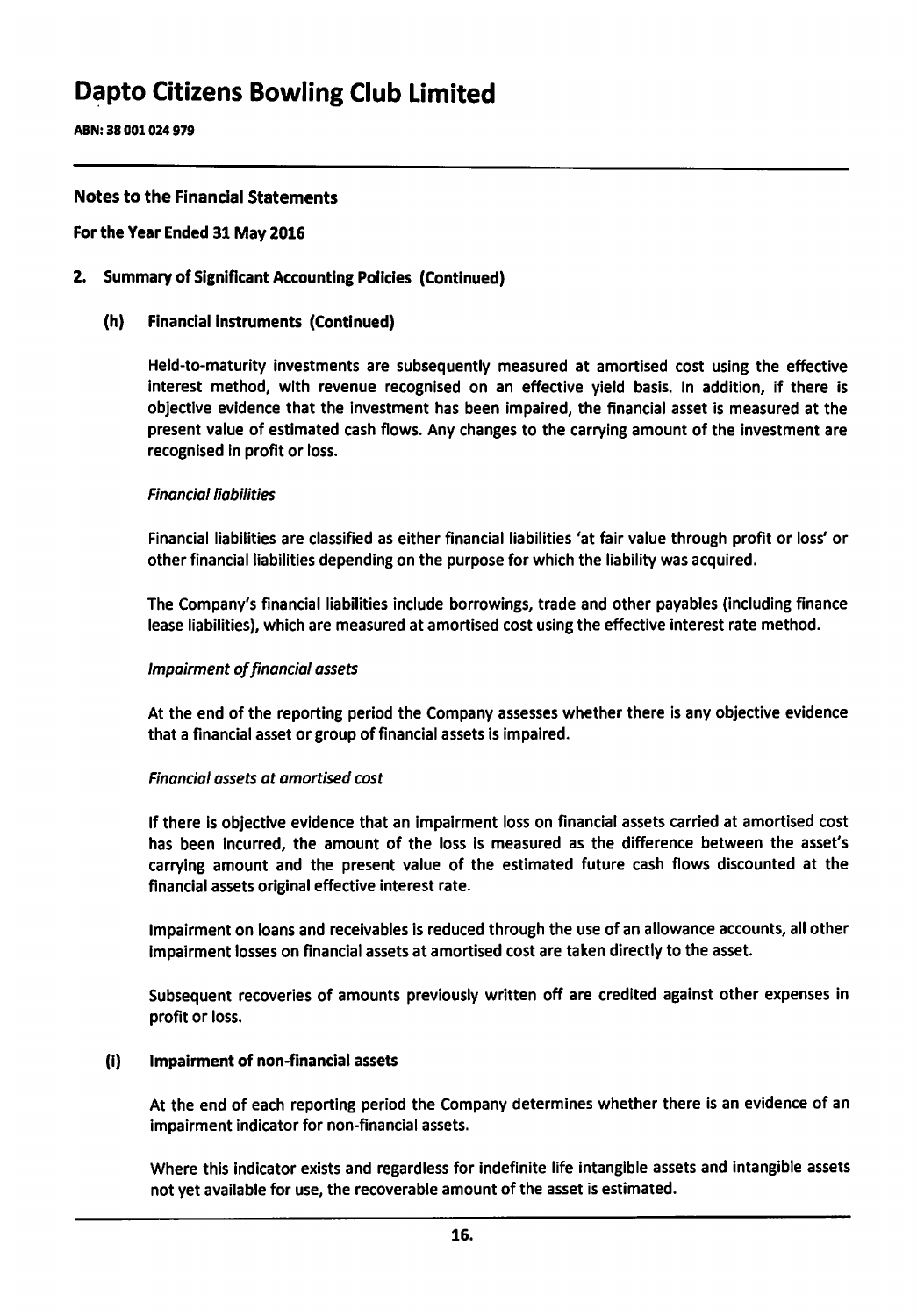ABN: 38 001 024 979

### **Notes to the Financial Statements**

#### For the Year Ended 31 May 2016

#### 2. Summary of Significant Accounting Policies (Continued)

 $(i)$ Impairment of non-financial assets (Continued)

> Where assets do not operate independently of other assets, the recoverable amount of the relevant cash-generating unit (CGU) is estimated.

> The recoverable amount of an asset or CGU is the higher of the fair value less costs of disposal and the value in use. Value in use is the present value of the future cash flows expected to be derived from an asset or cash-generating unit.

> Where the recoverable amount is less than the carrying amount, an impairment loss is recognised in profit or loss.

> Reversal indicators are considered in subsequent periods for all assets which have suffered an impairment loss.

#### $(i)$ **Employee benefits**

Provision is made for the Company's liability for employee benefits arising from services rendered by employees to the end of the reporting period. Employee benefits that are expected to be wholly settled within one year have been measured at the amounts expected to be paid when the liability is settled.

Employee benefits expected to be settled more than one year after the end of the reporting period have been measured at the present value of the estimated future cash outflows to be made for those benefits. In determining the liability, consideration is given to employee wage increases and the probability that the employee may satisfy vesting requirements. Cashflows are discounted using market yields on high quality corporate bond rates incorporating bonds rated AAA or AA by credit agencies, with terms to maturity that match the expected timing of cashflows. Changes in the measurement of the liability are recognised in profit or loss.

#### $(k)$ Goods and services tax (GST)

Revenue, expenses and assets are recognised net of the amount of goods and services tax (GST), except where the amount of GST incurred is not recoverable from the Australian Taxation Office (ATO).

Receivables and payable are stated inclusive of GST.

The net amount of GST recoverable from, or payable to, the ATO is included as part of receivables or payables in the balance sheet.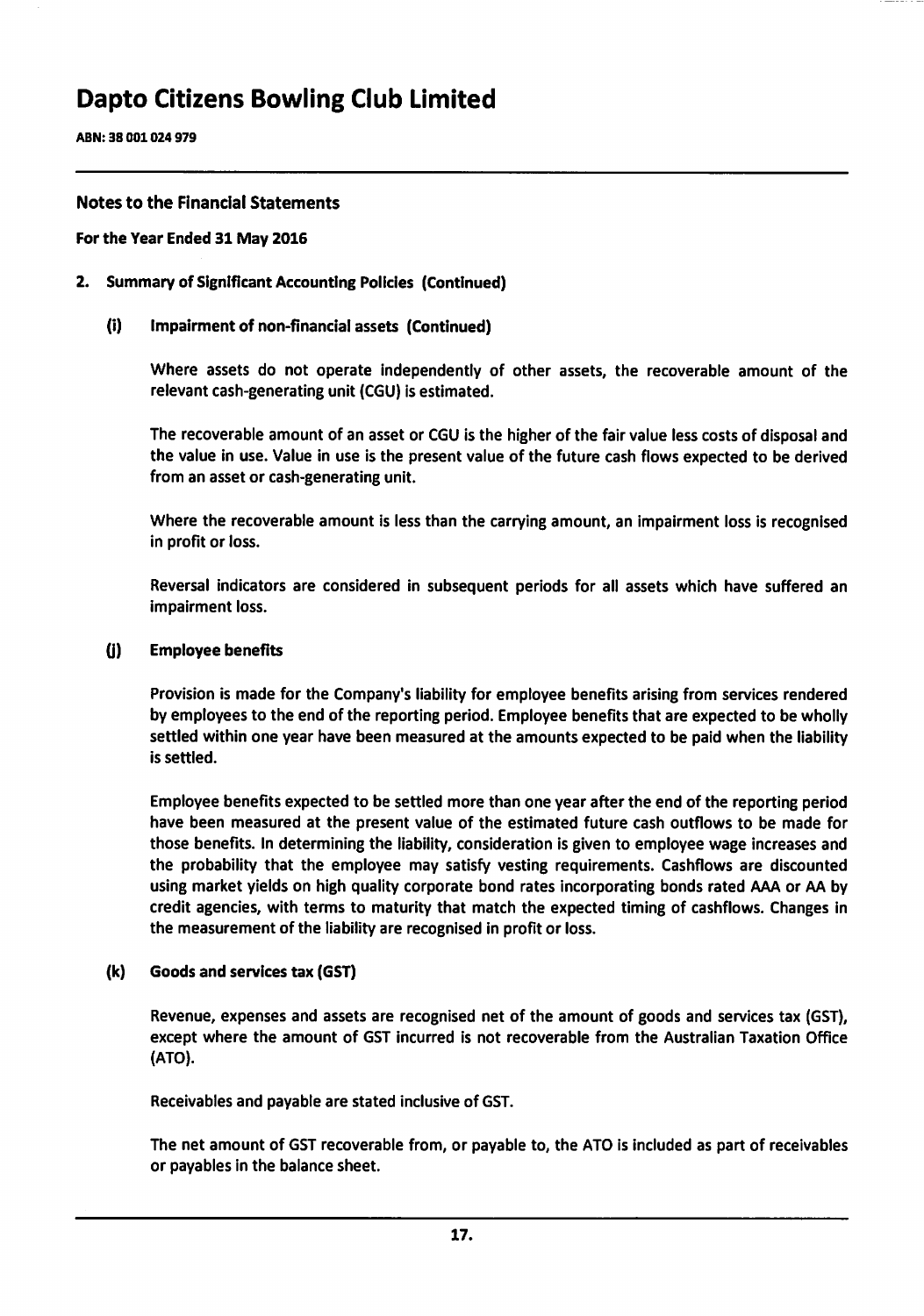ABN: 38 001 024 979

#### **Notes to the Financial Statements**

#### For the Year Ended 31 May 2016

#### 2. Summary of Significant Accounting Policies (Continued)

 $(k)$ Goods and services tax (GST) (Continued)

> Cash flows in the statement of cash flows are included on a gross basis and the GST component of cash flows arising from investing and financing activities which is recoverable from, or payable to, the taxation authority is classified as operating cash flows.

#### $(1)$ **Change in Accounting Policy**

The AASB has issued a new standard for the recognition of revenue, AASB 15 Revenue from Contracts with Customers. This replaces AASB 118 which covers revenue arising from the sale of goods and the rendering of services and AASB 111 which covers construction contracts. The new standard is based on the principle that revenue is recognised when control of a good or service transfers to a customer. This Standard is mandatory for financial years commencing on or after 1 January 2018, however the Company has elected to early adopt this standard from 1 June 2015; the cumulative effect of initially applying this Standard being to adjust the opening balance of retained earnings, as permitted under the Australian Accounting Standards. Accordingly, membership income is now taken up on an accruals basis (previously cash basis), which has not had a material impact upon the financial result for the current or comparative years. The timing of this early adoption coincides with the new fee structure implemented by Bowls NSW.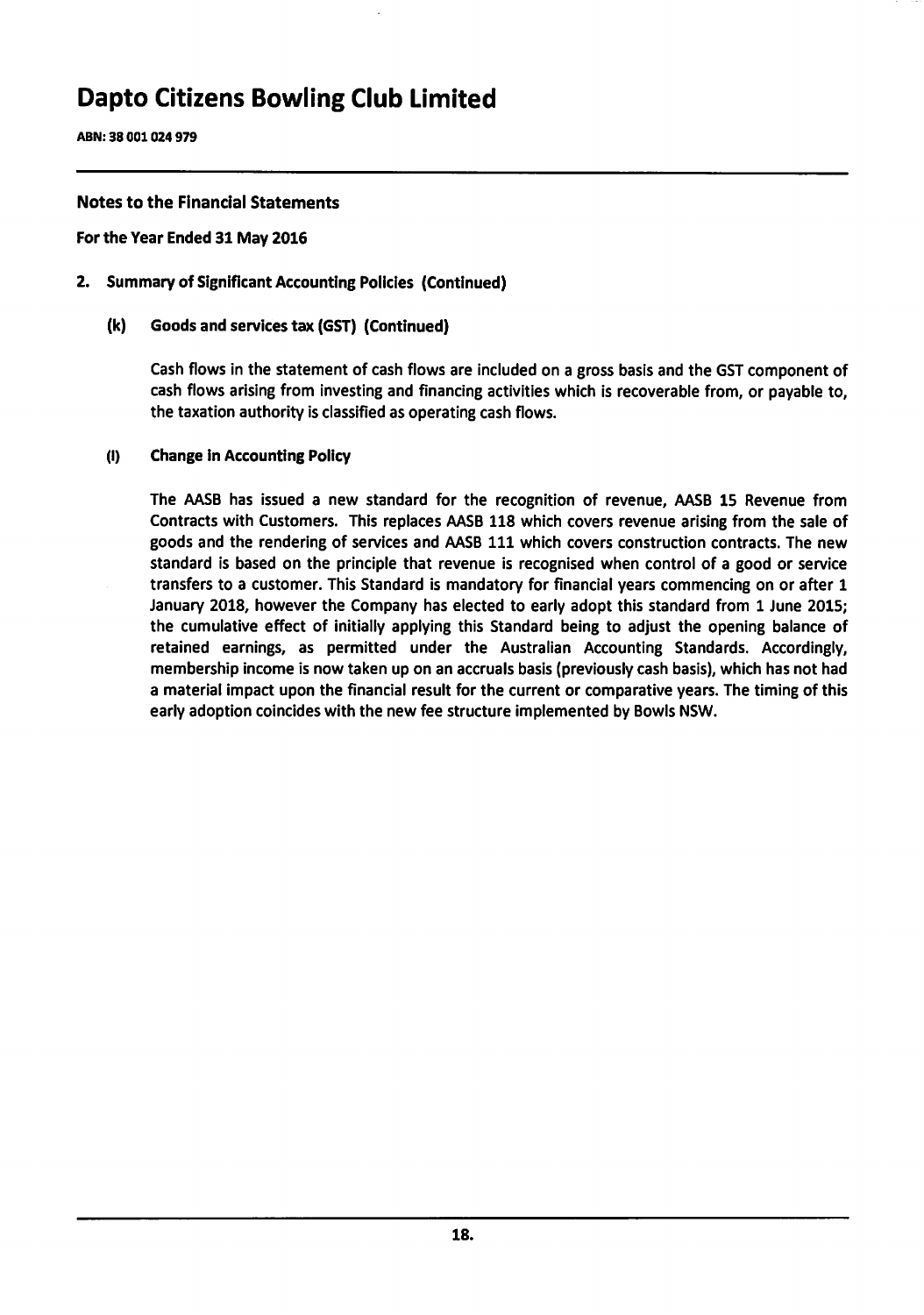ABN: 38 001 024 979

### **Notes to the Financial Statements**

#### For the Year Ended 31 May 2016

#### 3. Critical Accounting Estimates and Judgments

The directors make estimates and judgements during the preparation of these financial statements regarding assumptions about current and future events affecting transactions and balances.

These estimates and judgements are based on the best information available at the time of preparing the financial statements, however as additional information is known then the actual results may differ from the estimates.

The significant estimates and judgements made have been described below.

#### Key estimates - impairment of property, plant and equipment

The Company assesses impairment at the end of each reporting period by evaluating conditions specific to the Company that may be indicative of impairment triggers. Recoverable amounts of relevant assets are reassessed using value-in-use calculations which incorporate various key assumptions.

#### **Key estimates - provisions**

As described in the accounting policies, provisions are measured at management's best estimate of the expenditure required to settle the obligation at the end of the reporting period. These estimates are made taking into account a range of possible outcomes and will vary as further information is obtained.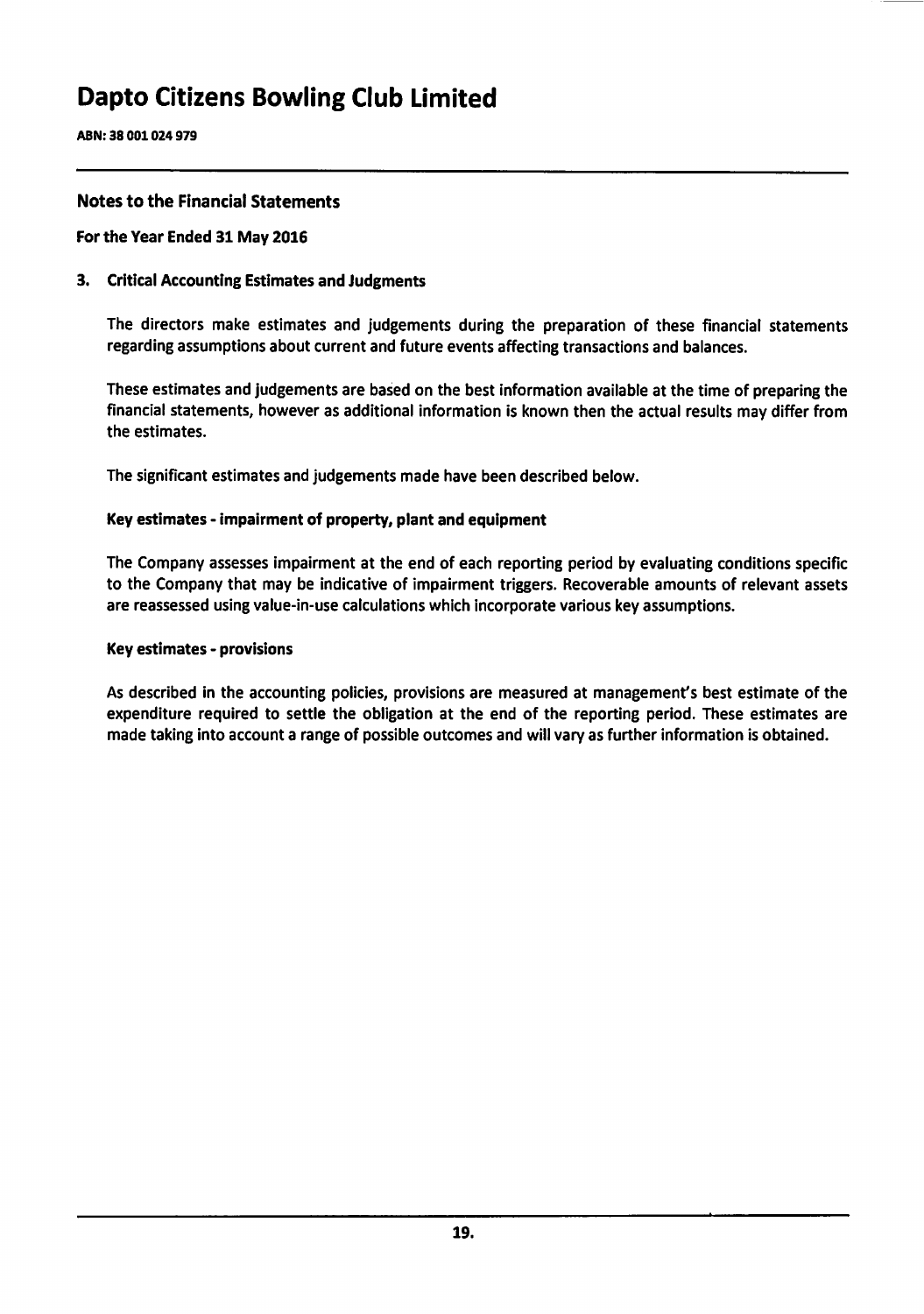ABN: 38 001 024 979

|    | <b>Notes to the Financial Statements</b>                     |           |           |
|----|--------------------------------------------------------------|-----------|-----------|
|    | For the Year Ended 31 May 2016                               |           |           |
| 4. | <b>Revenue and Other Income</b>                              |           |           |
|    | <b>Revenue from continuing operations</b>                    |           |           |
|    |                                                              | 2016      | 2015      |
|    |                                                              | \$        | \$        |
|    | <b>Sales revenue</b>                                         |           |           |
|    | - Bar sales                                                  | 1,641,176 | 1,590,718 |
|    | - Poker machine revenue                                      | 1,706,455 | 1,704,043 |
|    | - Poker machine GST rebate                                   | 17,180    | 17,180    |
|    | - TAB and Keno revenue                                       | 105,046   | 86,612    |
|    | - Bingo revenue                                              | 53,716    | 55,071    |
|    | - Raffle income                                              | 116,349   | 112,603   |
|    | - Subscriptions and nominations                              | 23,605    | 22,689    |
|    | - Green fees and raffles                                     | 86,562    | 73,132    |
|    | - Other revenue                                              | 78,363    | 49,981    |
|    |                                                              | 3,828,452 | 3,712,029 |
|    | <b>Other income</b>                                          |           |           |
|    | - Interest income                                            | 2,523     | 3,650     |
|    | - Rental income                                              | 40,675    | 37,560    |
|    | - Profit on disposal of property, plant and equipment        | 19,948    | 1,145     |
|    |                                                              | 63,146    | 42,355    |
|    | <b>Total Revenue</b>                                         | 3,891,598 | 3,754,384 |
| 5. | <b>Result for the Year</b>                                   |           |           |
|    | <b>Expenses</b>                                              |           |           |
|    | Depreciation of property plant and equipment                 | 56,784    | 57,347    |
|    | Interest expense                                             | 18,821    | 63,766    |
|    | <b>Employee benefits expense</b>                             | 83,735    | 88,844    |
|    | Contributions to superannuation funds on behalf of employees | 72,376    | 64,200    |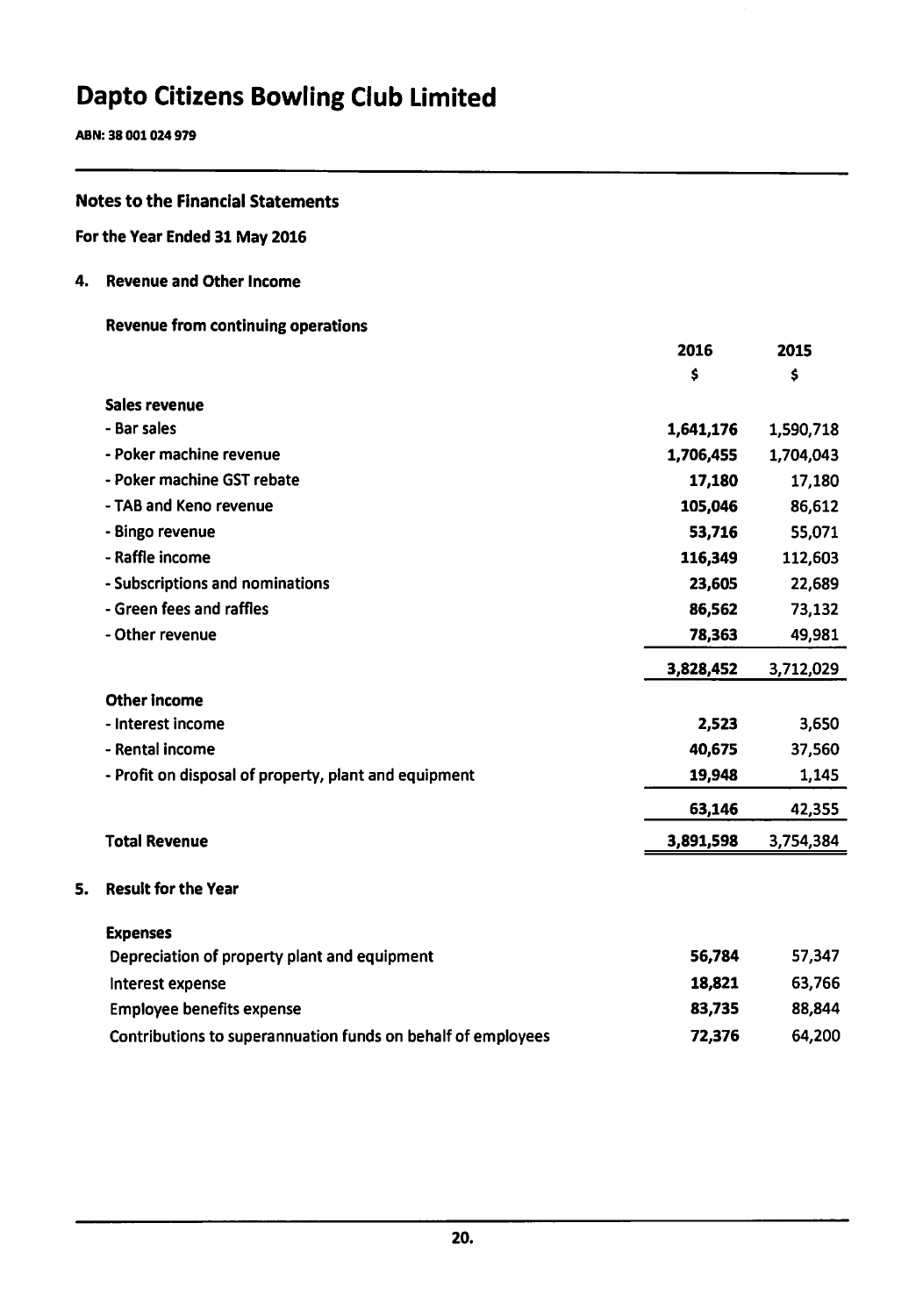ABN: 38 001 024 979

### **Notes to the Financial Statements**

For the Year Ended 31 May 2016

6. Cash and cash equivalents

|    |                                    | 2016    | 2015    |
|----|------------------------------------|---------|---------|
|    |                                    | \$      | \$      |
|    | Cash on hand                       | 115,000 | 100,000 |
|    | Cash at bank                       | 438,673 | 356,686 |
|    |                                    | 553,673 | 456,686 |
| 7. | <b>Trade and other receivables</b> |         |         |
|    | Trade and other receivables        | 11,582  | 9,836   |
| 8. | <b>Inventories</b>                 |         |         |
|    | Finished goods                     | 66,233  | 70,562  |
|    |                                    |         |         |
| 9. | <b>Other assets</b>                |         |         |
|    | Prepayments                        | 24,048  | 16,816  |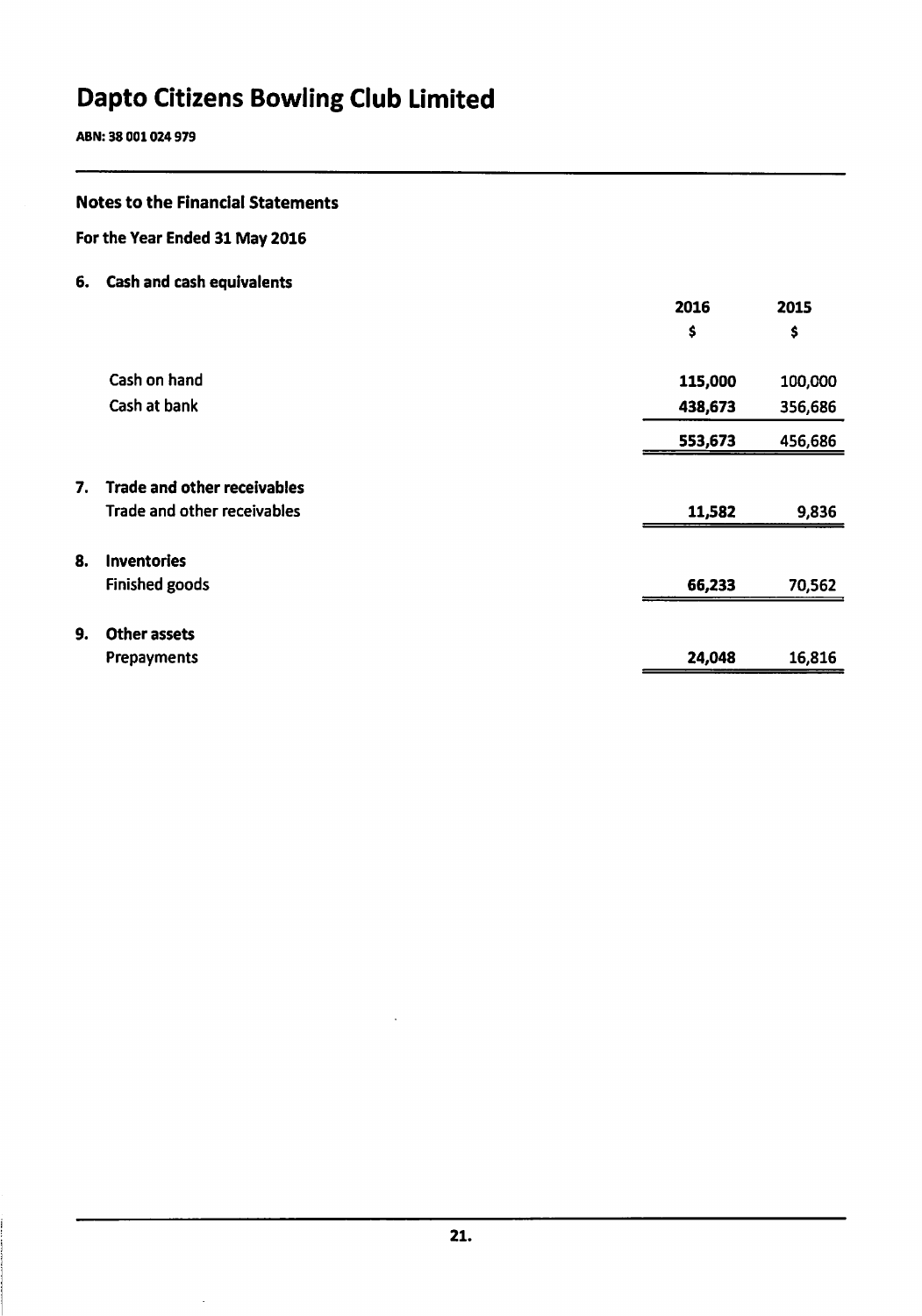ABN: 38 001 024 979

### **Notes to the Financial Statements**

### For the Year Ended 31 May 2016

### 10. Property, plant and equipment

|                                         | 2016        | 2015          |
|-----------------------------------------|-------------|---------------|
|                                         | \$          | \$            |
| Land and buildings                      |             |               |
| At cost                                 | 4,552,169   | 4,528,691     |
| <b>Accumulated depreciation</b>         | (1,254,317) | (1, 182, 042) |
|                                         | 3,297,852   | 3,346,649     |
| Plant and equipment                     |             |               |
| At cost                                 | 1,143,837   | 1,231,954     |
| <b>Accumulated depreciation</b>         | (948, 717)  | (1,020,945)   |
|                                         | 195,120     | 211,009       |
| <b>Furniture, fixtures and fittings</b> |             |               |
| At cost                                 | 206,920     | 211,351       |
| <b>Accumulated depreciation</b>         | (152, 525)  | (174, 547)    |
|                                         | 54,395      | 36,804        |
| <b>Motor vehicles</b>                   |             |               |
| At cost                                 | 38,179      | 38,179        |
| <b>Accumulated depreciation</b>         | (21, 522)   | (11, 977)     |
|                                         | 16,657      | 26,202        |
| <b>Poker machines</b>                   |             |               |
| At cost                                 | 1,160,341   | 1,106,598     |
| <b>Accumulated depreciation</b>         | (728, 196)  | (698, 420)    |
|                                         | 432,145     | 408,178       |
| Total property, plant and equipment     | 3,996,169   | 4,028,842     |
|                                         |             |               |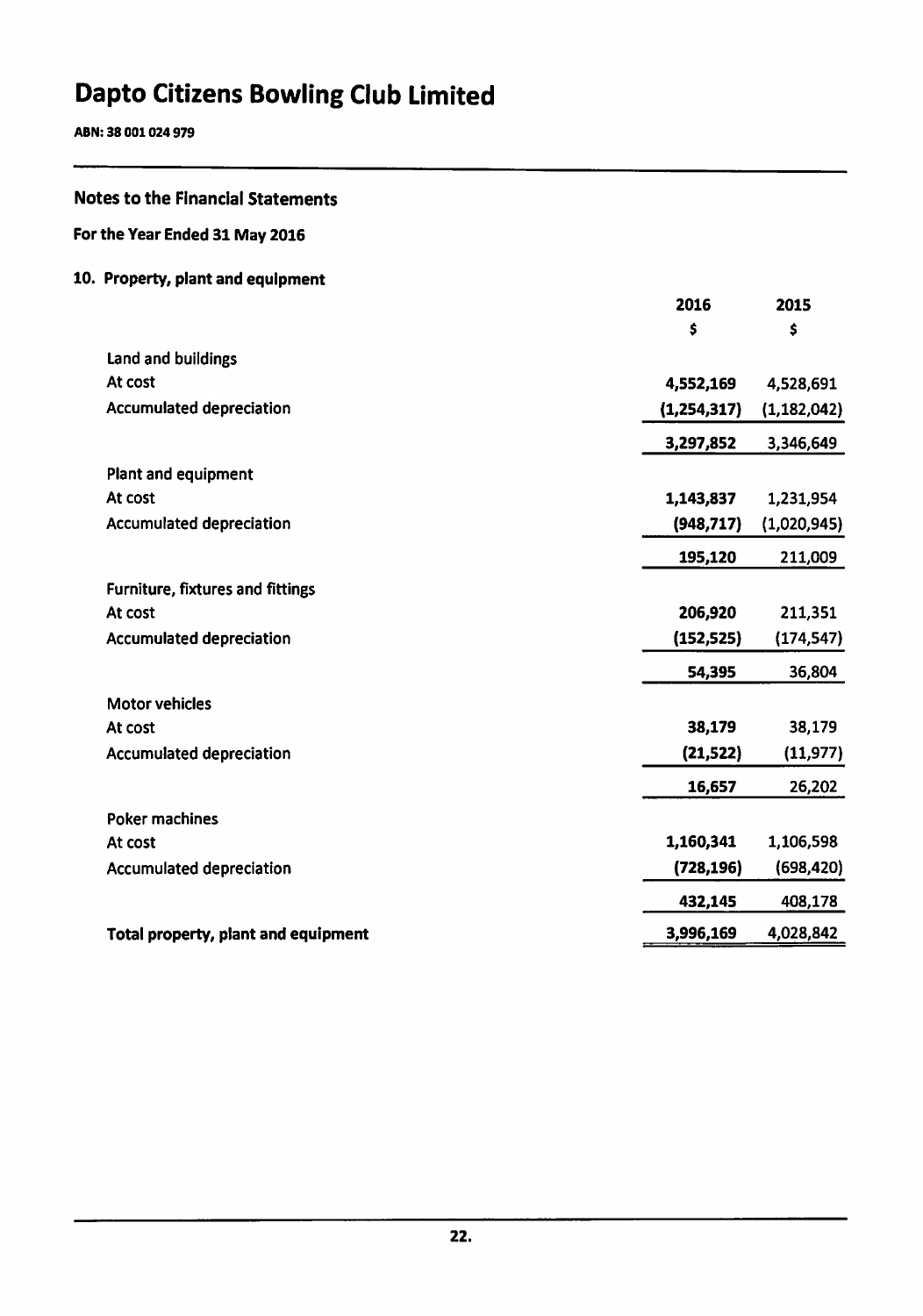ABN: 38 001 024 979

### **Notes to the Financial Statements**

#### For the Year Ended 31 May 2016

#### 10. Property, plant and equipment (Continued)

#### (a) **Movements in Carrying Amounts**

Movement in the carrying amounts for each class of property, plant and equipment between the beginning and the end of the current financial year:

|                                  | Furniture.<br><b>Fixtures</b> |                                                         |                                 |                          |                    |           |
|----------------------------------|-------------------------------|---------------------------------------------------------|---------------------------------|--------------------------|--------------------|-----------|
|                                  | <b>Buildings</b>              | Plant and<br>and<br><b>Equipment</b><br><b>Fittings</b> | <b>Motor</b><br><b>Vehicles</b> | Poker<br><b>Machines</b> | <b>Total</b><br>\$ |           |
|                                  | \$                            | \$                                                      | \$                              | \$                       |                    |           |
| <b>Balance at 1 June 2015</b>    |                               |                                                         |                                 |                          |                    |           |
| Balance at the beginning of year | 3,346,651                     | 211,005                                                 | 36,806                          | 26,202                   | 408.178            | 4,028,842 |
| <b>Additions</b>                 | 24,751                        | 30,113                                                  | 27,408                          | ٠                        | 145,281            | 227,553   |
| <b>Disposals</b>                 | ٠                             | (2,624)                                                 | (1,703)                         | ٠                        | (4,007)            | (8, 334)  |
| <b>Depreciation expense</b>      | (73,547)                      | (43,378)                                                | (8, 116)                        | (9,545)                  | (117, 306)         | (251,892) |
| Balance at 31 May 2016           | 3,297,855                     | 195,116                                                 | 54,395                          | 16,657                   | 432.146            | 3,996,169 |

#### $(b)$ **Core and Non-Core Property**

As required under section 41J of the Registered Clubs Act 1976, the Club is required to specify the core property and non-core properties owned as at the end of the financial year. Accordingly, the Board considers as core property the licensed premises from which the Club operates at Fowlers Road. Dapto.

The properties located at 34 and 36 Craig Crescent Dapto are not considered to be core properties of the Club given that they are not the defined premises of the club, nor facilities provided by the Club for the use of its members and their guests, nor any other property declared, by a resolution passed by a majority of the members present at a general meeting of the ordinary members of the club, to be core property of the club.

#### 11. Intangible Assets

|                                       | 2016    | 2015<br>-S |
|---------------------------------------|---------|------------|
| Gaming machine entitlements - at cost | 234,710 | 234,710    |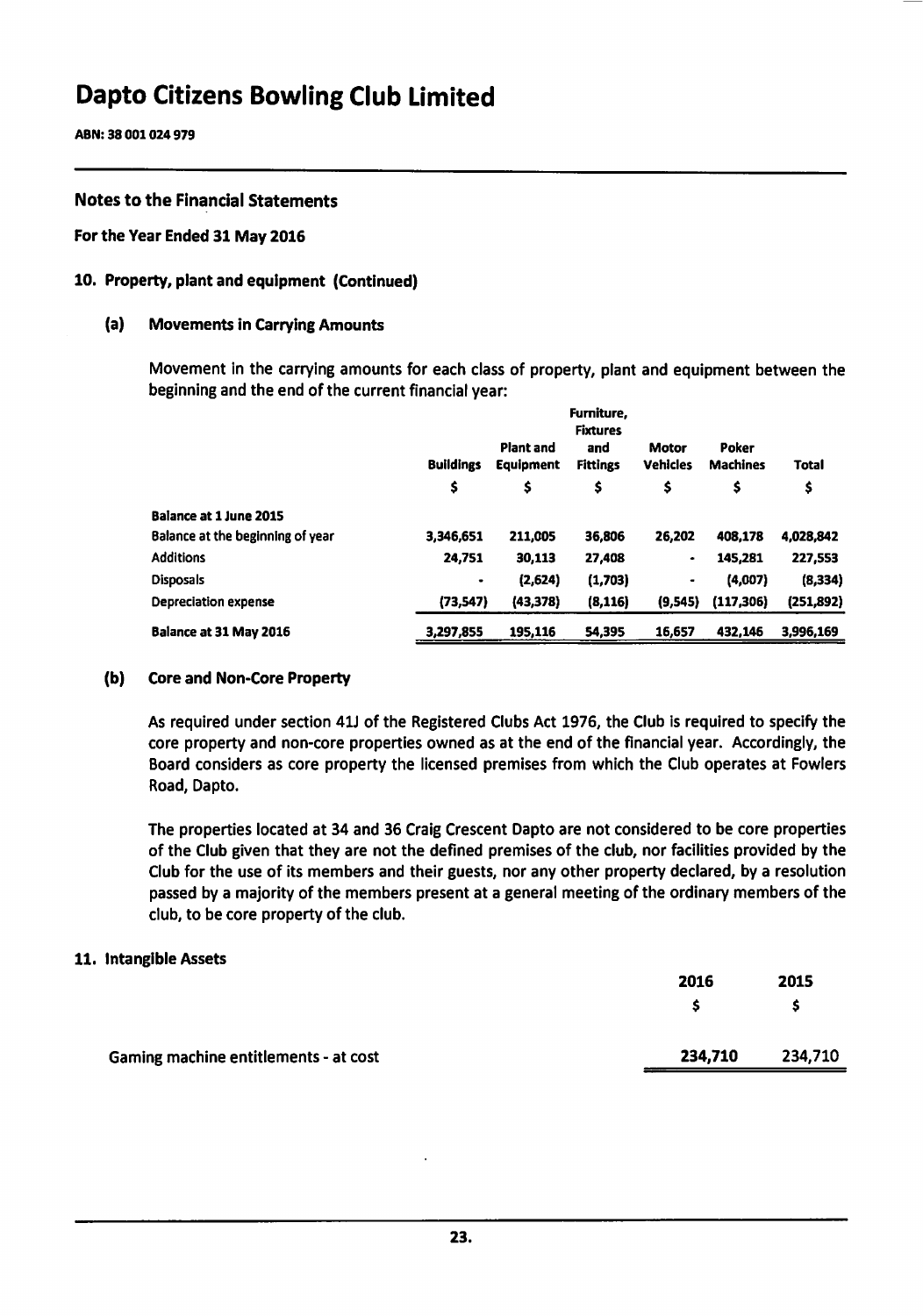ABN: 38 001 024 979

 $\epsilon^{-1}$ 

### **Notes to the Financial Statements**

#### For the Year Ended 31 May 2016

12. Trade and other payables

|                                                                                                             |             | 2016    | 2015    |
|-------------------------------------------------------------------------------------------------------------|-------------|---------|---------|
|                                                                                                             | <b>Note</b> | Ś       | \$      |
| <b>CURRENT</b>                                                                                              |             |         |         |
| <b>Trade payables</b>                                                                                       |             | 137,128 | 63,641  |
| Deferred income                                                                                             |             | 14,995  |         |
| Other payables                                                                                              |             | 167,371 | 172,597 |
|                                                                                                             |             | 319,494 | 236,238 |
| Financial liabilities at amortised cost classified as trade and other payables<br>Trade and other payables: |             |         |         |
| - total current                                                                                             |             | 319,494 | 236,238 |
| Less:                                                                                                       |             |         |         |
| amounts received in advance                                                                                 |             | 14,995  | 17,976  |
| Financial liabilities as trade and other payables                                                           | 19.         | 304,499 | 218,262 |
| 13. Borrowings                                                                                              |             |         |         |
| <b>CURRENT</b>                                                                                              |             |         |         |
| <b>Secured liabilities:</b>                                                                                 |             |         |         |
| Interest bearing finance lease liabilities                                                                  | (a)         | 13,126  | 30,048  |
| Non-interest bearing lease liabilities                                                                      |             |         | 25,131  |
| <b>Commercial bills</b>                                                                                     | (b)         |         | 150,000 |
| <b>Total current borrowings</b>                                                                             |             | 13,126  | 205,179 |
| <b>NON-CURRENT</b>                                                                                          |             |         |         |
| <b>Secured liabilities:</b>                                                                                 |             |         |         |
| Interest bearing finance lease liabilities                                                                  | (a)         |         | 13,126  |
| <b>Commercial bills</b>                                                                                     | (b)         |         | 340,000 |
| <b>Total non-current borrowings</b>                                                                         |             |         | 353,126 |
|                                                                                                             |             |         |         |

 $\ddot{\phantom{a}}$ 

**Leased Liabilities**  $(a)$ 

Leased liabilities are secured by the underlying leased assets.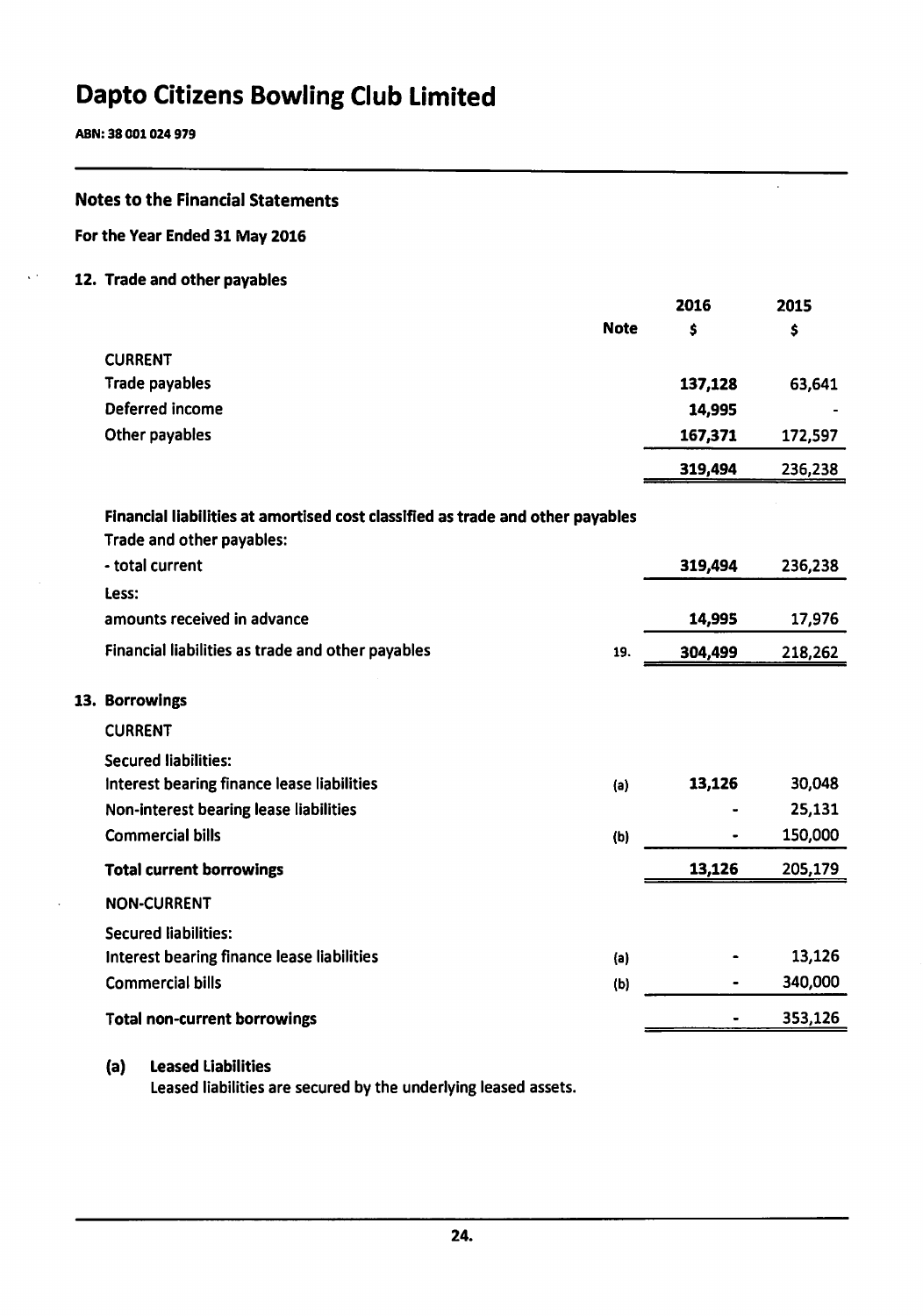ABN: 38 001 024 979

### **Notes to the Financial Statements**

For the Year Ended 31 May 2016

#### 13. Borrowings (Continued)

#### $(b)$ **Securities pledged**

The Commercial Bills were secured by a registered mortgage over the licensed Club premises situated at 102-106 Fowlers Road, Dapto, and the properties located at 34 and 36 Craig Crescent, Dapto. In addition, there was a General and Specific Security Agreement over all present and afteracquired property.

#### 14. Employee benefits

|                |                                   | 2016    | 2015     |
|----------------|-----------------------------------|---------|----------|
|                |                                   | \$      | \$       |
| <b>CURRENT</b> |                                   |         |          |
|                | <b>Employee benefits</b>          | 103,005 | 96,423   |
|                | <b>NON-CURRENT</b>                |         |          |
|                | <b>Employee benefits</b>          | 22,122  | 7,371    |
|                | 15. Leasing commitments           |         |          |
| (a)            | <b>Finance leases</b>             |         |          |
|                | Minimum lease payments:           |         |          |
|                | - not later than one year         | 13,349  | 32,053   |
|                | - between one year and five years |         | 13,349   |
|                |                                   | 13,349  | 45,402   |
|                | Less future finance charges       | (223)   | (2, 228) |
|                | Minimum lease payments            | 13,126  | 43,174   |
| (b)            | <b>Other commitments</b>          |         |          |
|                | <b>Contractual commitments</b>    |         | 23,909   |
|                |                                   |         |          |

#### 16. Interests of Key Management Personnel

The total remuneration paid to key management personnel of the Company was \$132,106 (2015: \$117,542).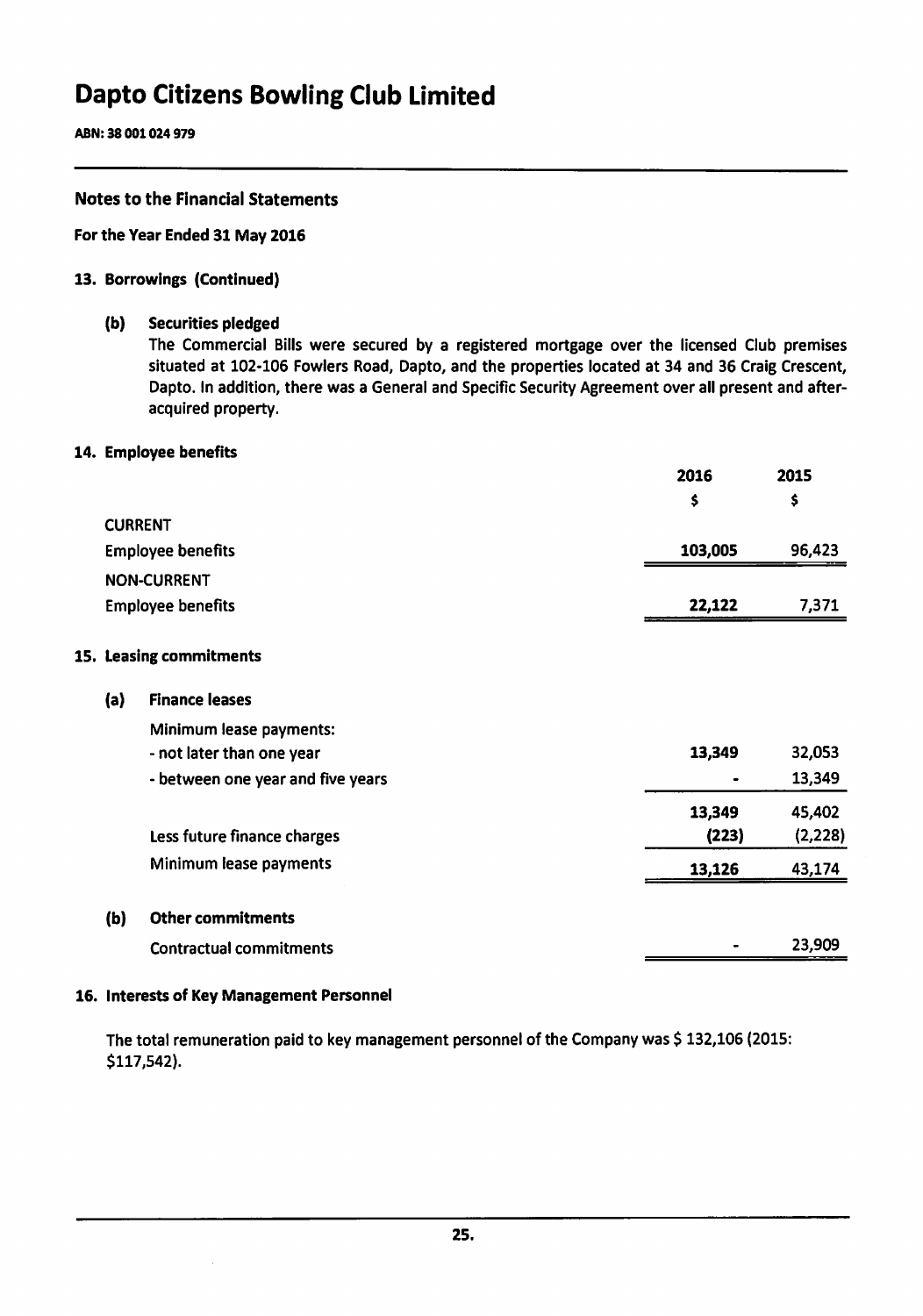ABN: 38 001 024 979

### **Notes to the Financial Statements**

#### For the Year Ended 31 May 2016

#### 17. Related Party Transactions

Transactions between related parties are on normal commercial terms and conditions no more favourable than those available to other parties unless otherwise stated.

Key Management Personnel often participate in bowling activities whereby they can receive prize monies and vouchers. These prizes are received under the normal terms and conditions applicable to all members participating in such activities and are not considered to be remuneration and hence have not been included in the disclosures in this note 16.

Key Management Personnel are provided with and/or reimbursed for meals, drinks and other expenses incurred in the course of undertaking the Company's business. These costs are not considered to be remuneration and hence have not been included in this disclosure.

#### 18. Cash Flow Information

 $(b)$ 

#### $(a)$ Reconciliation of result for the year to cashflows from operating activities

|                                                                      | 2016     | 2015     |
|----------------------------------------------------------------------|----------|----------|
|                                                                      | \$       | s        |
| Result for the year                                                  | 516,583  | 544,327  |
| Cash flows excluded from profit attributable to operating activities |          |          |
| Non-cash flows in profit:                                            |          |          |
| - depreciation                                                       | 251,892  | 244,345  |
| - (profit)/loss on disposal of property, plant and equipment         | (19,948) | (1, 145) |
| <b>Changes in assets and liabilities:</b>                            |          |          |
| - (increase)/decrease in trade and other receivables                 | (1,746)  | (2,766)  |
| - (increase)/decrease in inventories                                 | 4,329    | 5,447    |
| - (increase)/decrease in other assets                                | (7, 232) | 13,626   |
| - increase/(decrease) in trade and other payables                    | 24,503   | 27,598   |
| - increase/(decrease) in provisions                                  | 21,333   | 28,945   |
| Cashflow from operations                                             | 789,714  | 860,377  |
| Non-cash financing and investing activities                          |          |          |
| Acquisition of assets by means of finance leases                     |          | 24,090   |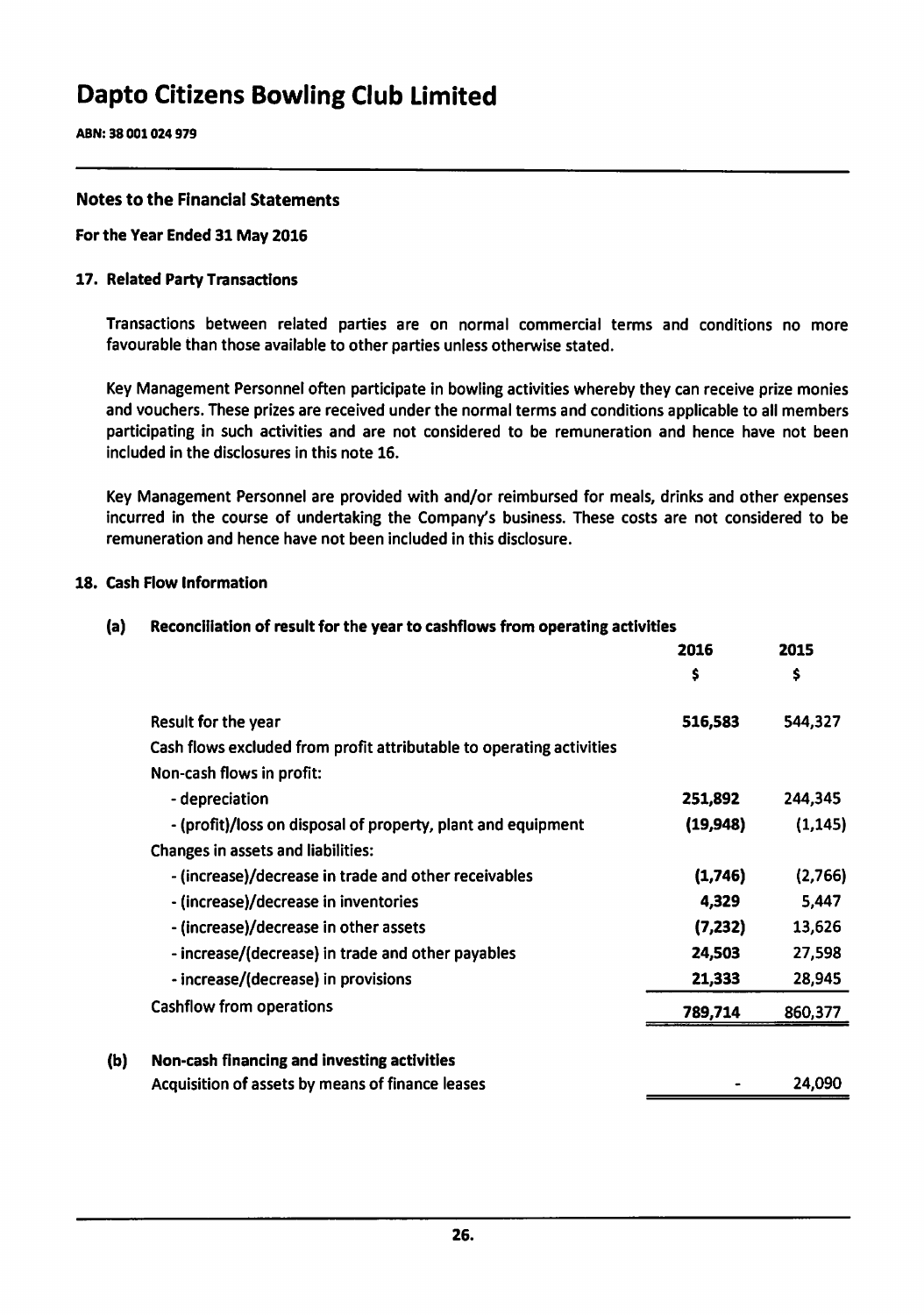ABN: 38 001 024 979

### **Notes to the Financial Statements**

#### For the Year Ended 31 May 2016

#### 19. Financial risk management

The Company's financial instruments consist mainly of deposits with banks, accounts receivable and payable, bank loans and leases.

The totals for each category of financial instruments, measured in accordance with AASB 139 as detailed in the accounting policies to these financial statements, are as follows:

|                                                |    | 2016<br>\$ | 2015<br>\$ |
|------------------------------------------------|----|------------|------------|
| <b>Financial Assets</b>                        |    |            |            |
| Cash and cash equivalents                      | 6  | 553,673    | 456,686    |
| Trade and other receivables                    | 7  | 11,582     | 9,836      |
| <b>Total financial assets</b>                  |    | 565,255    | 466,522    |
| <b>Financial Liabilities</b>                   |    |            |            |
| <b>Financial liabilities at amortised cost</b> |    |            |            |
| Trade and other payables                       | 12 | 319,494    | 236,238    |
| <b>Borrowings</b>                              | 13 | 13,126     | 533,174    |
| <b>Total financial liabilities</b>             |    | 332,620    | 769,412    |
|                                                |    |            |            |

#### **Net fair values**

Fair values are those amounts at which an asset could be exchanged, or a liability settled, between knowledgeable, willing parties in an arm's length transaction.

Fair values derived may be based on information that is estimated or subject to judgment, where changes in assumptions may have a material impact on the amounts estimated. Areas of judgment and the assumptions have been detailed below. Where possible, valuation information used to calculate fair value is extracted from the market, with more reliable information available from markets that are actively traded. In this regard, fair values for listed securities are obtained from quoted market bid prices. Where securities are unlisted and no market quotes are available, fair value is obtained using discounted cash flow analysis and other valuation techniques commonly used by market participants.

#### 20. Events after the end of the Reporting Period

The financial report was authorised for issue on 6 July 2016 by the Board of Directors.

No matters or circumstances have arisen since the end of the financial year which significantly affected or may significantly affect the operations of the Company, the results of those operations or the state of affairs of the Company in future financial years.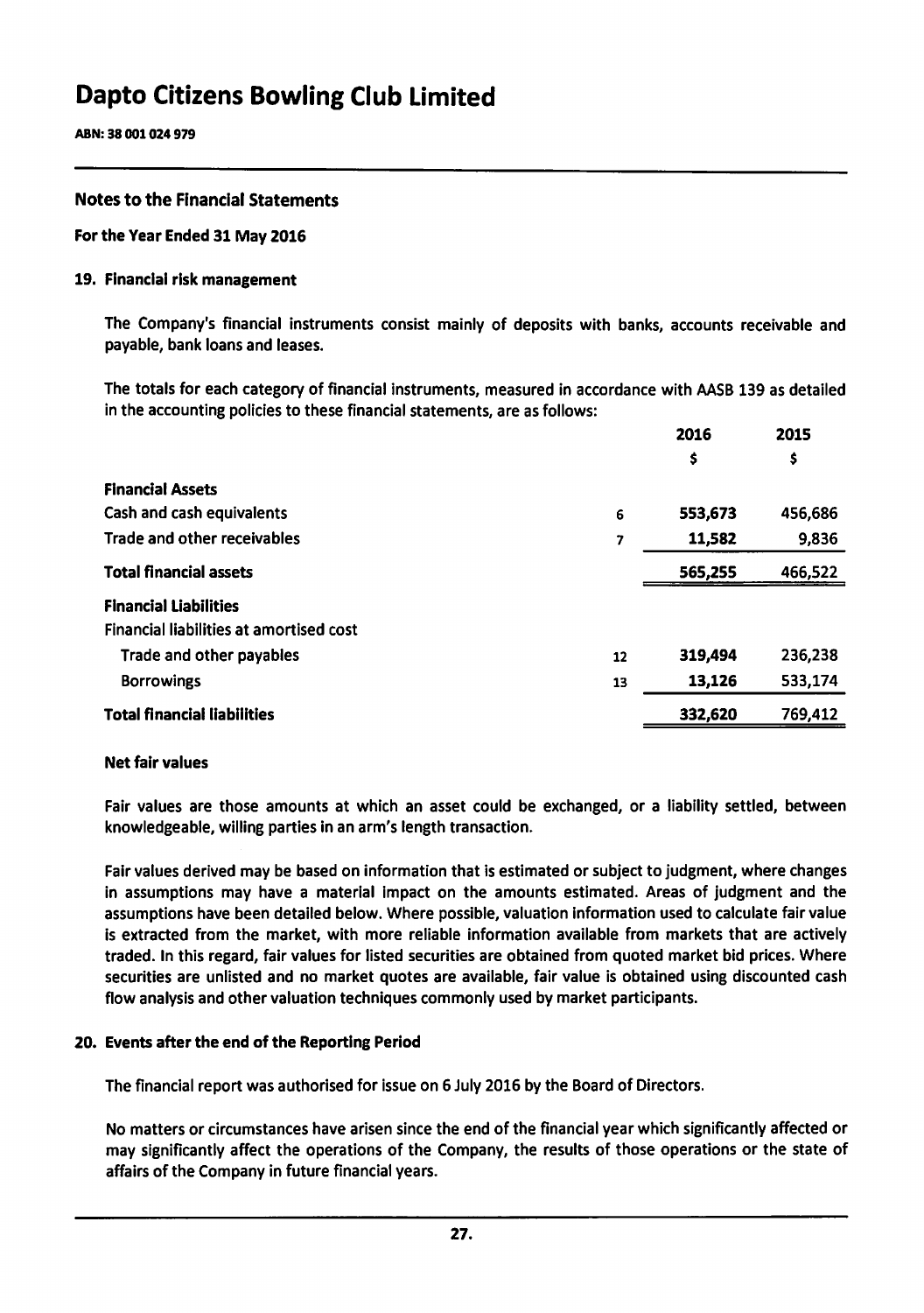ABN: 38 001 024 979

### **Directors' Declaration**

The directors of the Company declare that:

- 1. The financial statements and notes, as set out on pages 7 to 27, are in accordance with the Corporations Act 2001 and:
	- comply with Accounting Standards Reduced Disclosure Requirement; and  $a.$
	- b. give a true and fair view of the financial position as at 31 May 2016 and of the performance for the year ended on that date of the Company.
- 2. In the directors' opinion, there are reasonable grounds to believe that the Company will be able to pay its debts as and when they become due and payable.

This declaration is made in accordance with a resolution of the Board of Directors.

Nelsdomment N D Hawke **Director** 

Dated 6 July 2016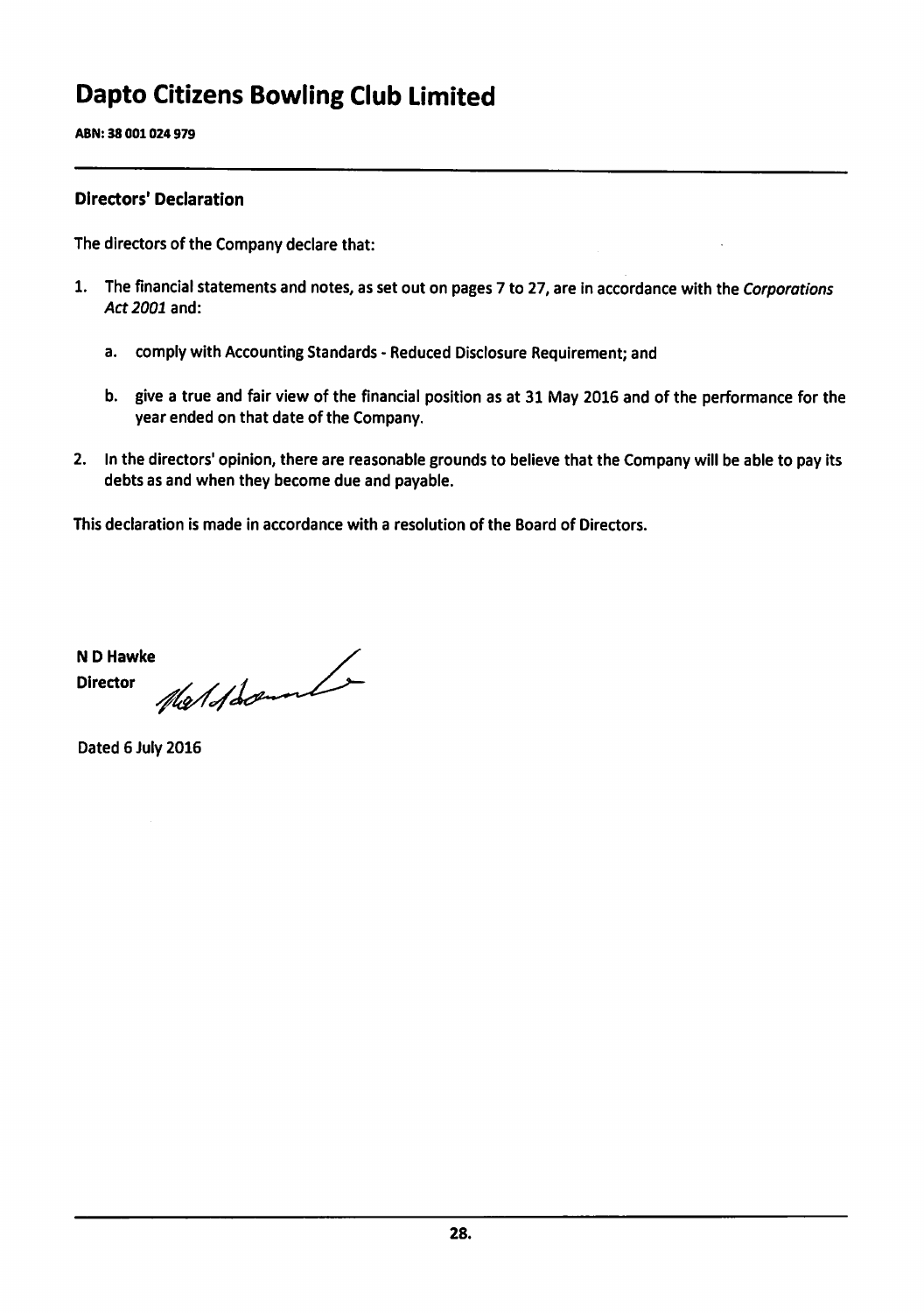

**Integrated Financial Solutions** 

### Independent Audit Report to the members of Dapto Citizens Bowling Club Limited

#### **Report on the Financial Report**

We have audited the accompanying financial report of Dapto Citizens Bowling Club Limited, which comprises the balance sheet as at 31 May 2016, the statement of profit or loss and other comprehensive income, statement of changes in equity and statement of cash flows for the year then ended, notes comprising a summary of significant accounting policies and other explanatory information, and the directors' declaration.

#### Directors' Responsibility for the Financial Report

The directors of the Company are responsible for the preparation of the financial report that gives a true and fair view in accordance with Australian Accounting Standards - Reduced Disclosure Requirements and the Corporations Act 2001 and for such internal control as the directors determine is necessary to enable the preparation of the financial report that gives a true and fair view and is free from material misstatement, whether due to fraud or error.

#### **Auditor's Responsibility**

Our responsibility is to express an opinion on the financial report based on our audit. We conducted our audit in accordance with Australian Auditing Standards. Those standards require that we comply with relevant ethical requirements relating to audit engagements and plan and perform the audit to obtain reasonable assurance about whether the financial report is free from material misstatement.

An audit involves performing procedures to obtain audit evidence about the amounts and disclosures in the financial report. The procedures selected depend on the auditor's judgement, including the assessment of the risks of material misstatement of the financial report, whether due to fraud or error. In making those risk assessments, the auditor considers internal control relevant to the Company's preparation of the financial report that gives a true and fair view in order to design audit procedures that are appropriate in the circumstances, but not for the purpose of expressing an opinion on the effectiveness of the Company's internal control. An audit also includes evaluating the appropriateness of accounting policies used and the reasonableness of accounting estimates made by the directors, as well as evaluating the overall presentation of the financial report.

We believe that the audit evidence we have obtained is sufficient and appropriate to provide a basis for our audit opinion.

#### Independence

In conducting our audit, we have complied with the independence requirements of the Corporations Act 2001.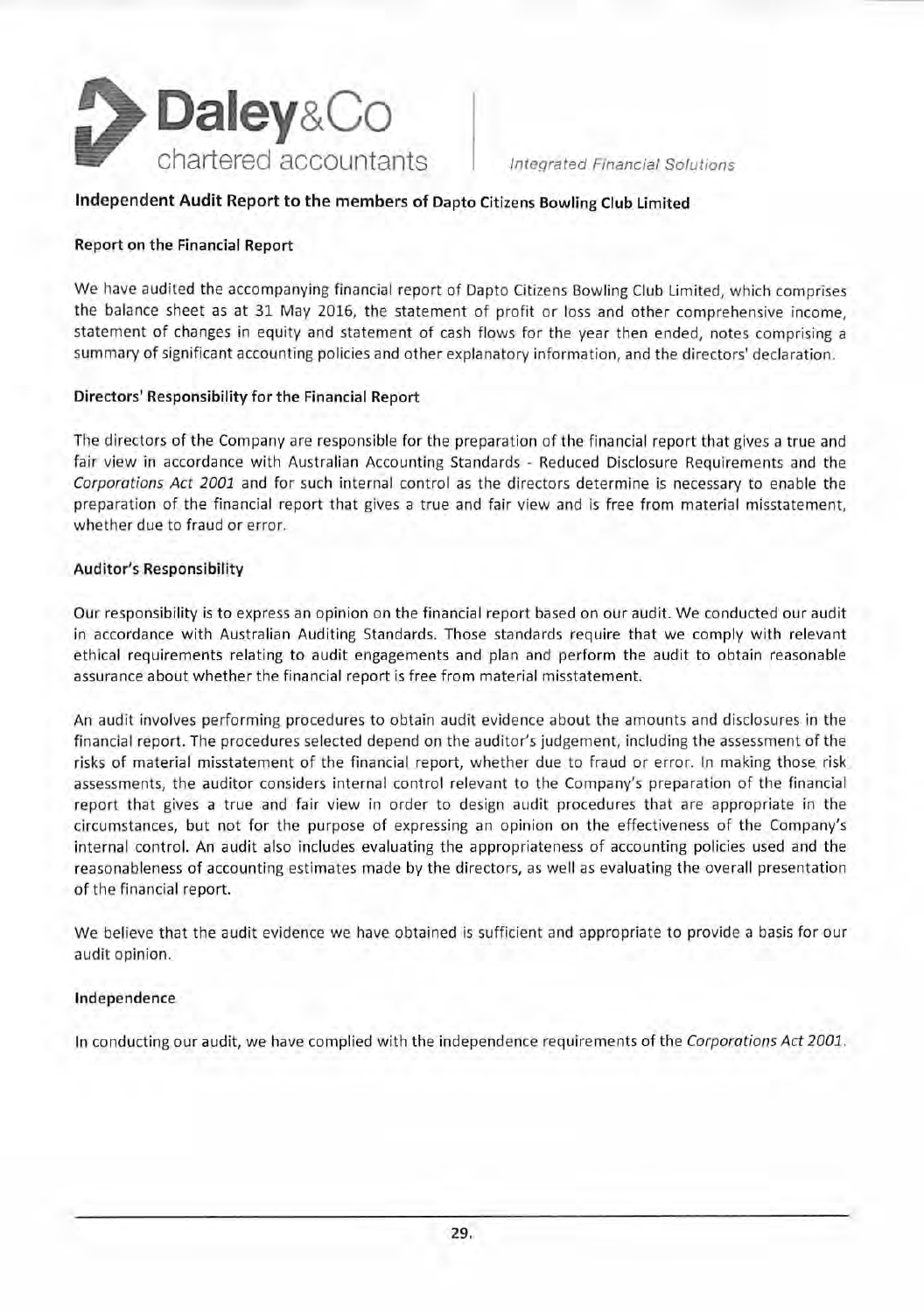

Integrated Financial Solutions

### Independent Audit Report to the members of Dapto Citizens Bowling Club Limited

#### Opinion

In our opinion the financial report of Dapto Citizens Bowling Club Limited is in accordance with the Corporations Act 2001, including:

- (a) giving a true and fair view of the Company's financial position as at 31 May 2016 and of its performance for the year ended on that date; and
- (b) complying with Australian Accounting Standards Reduced Disclosure Requirements and the Corporations Regulations 2001.

Daley & Co.

Daley & Co **Chartered Accountants** 

Gichael Ulmst

Michael Mundt Partner

Wollongong

6 July 2016

Liability limited by a scheme approved under Professional Standards Legislation.